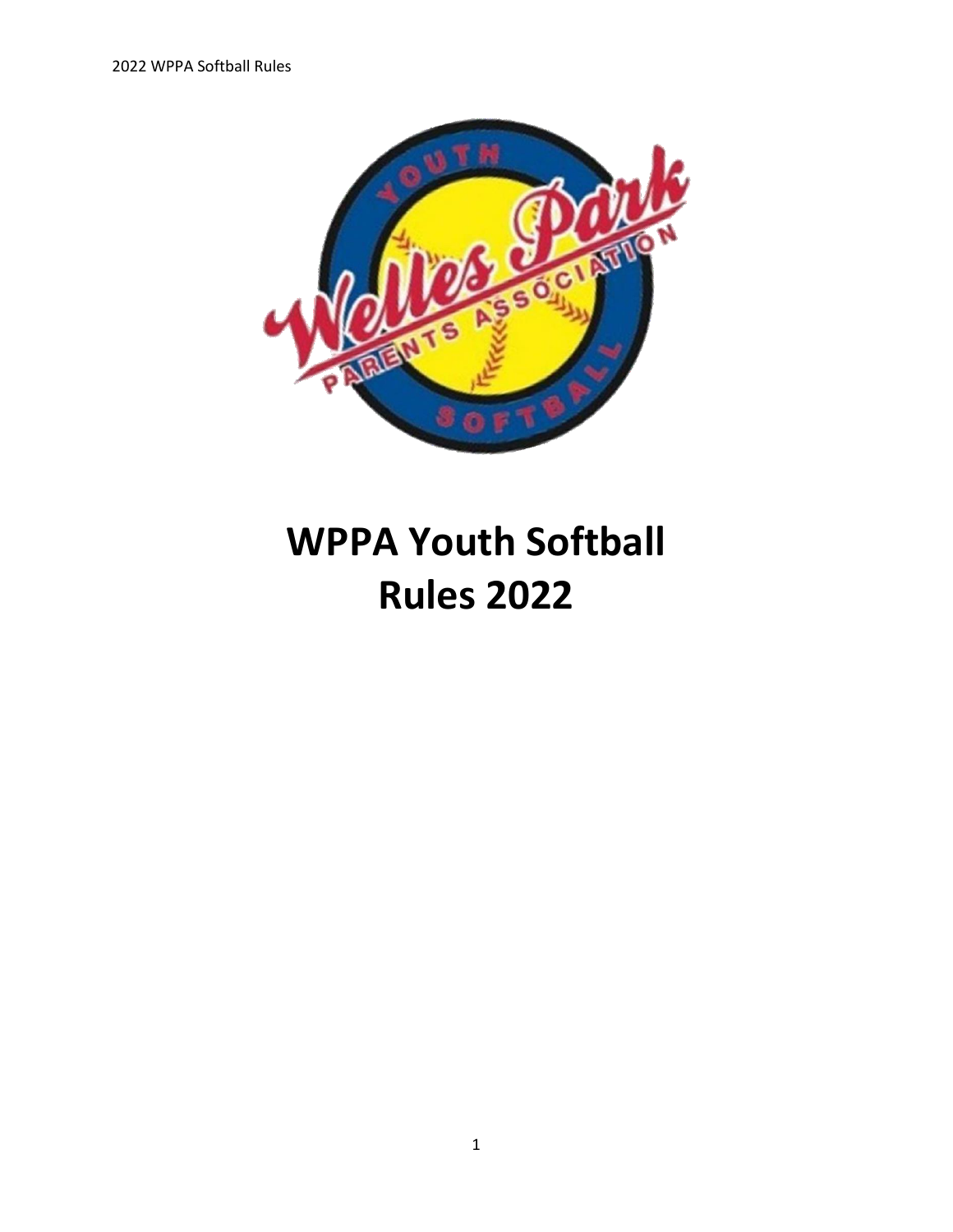| 2.  |  |
|-----|--|
|     |  |
|     |  |
|     |  |
|     |  |
| 8.  |  |
| 9.  |  |
| 10. |  |
| 11. |  |
| 12. |  |
| 13. |  |

## **Note Regarding 2022 Rule Changes**

Please be aware that there have been several, significant rule changes implemented at all levels of softball for 2022. Please take the time to familiarize yourself with the rules of your division even if you have coached before.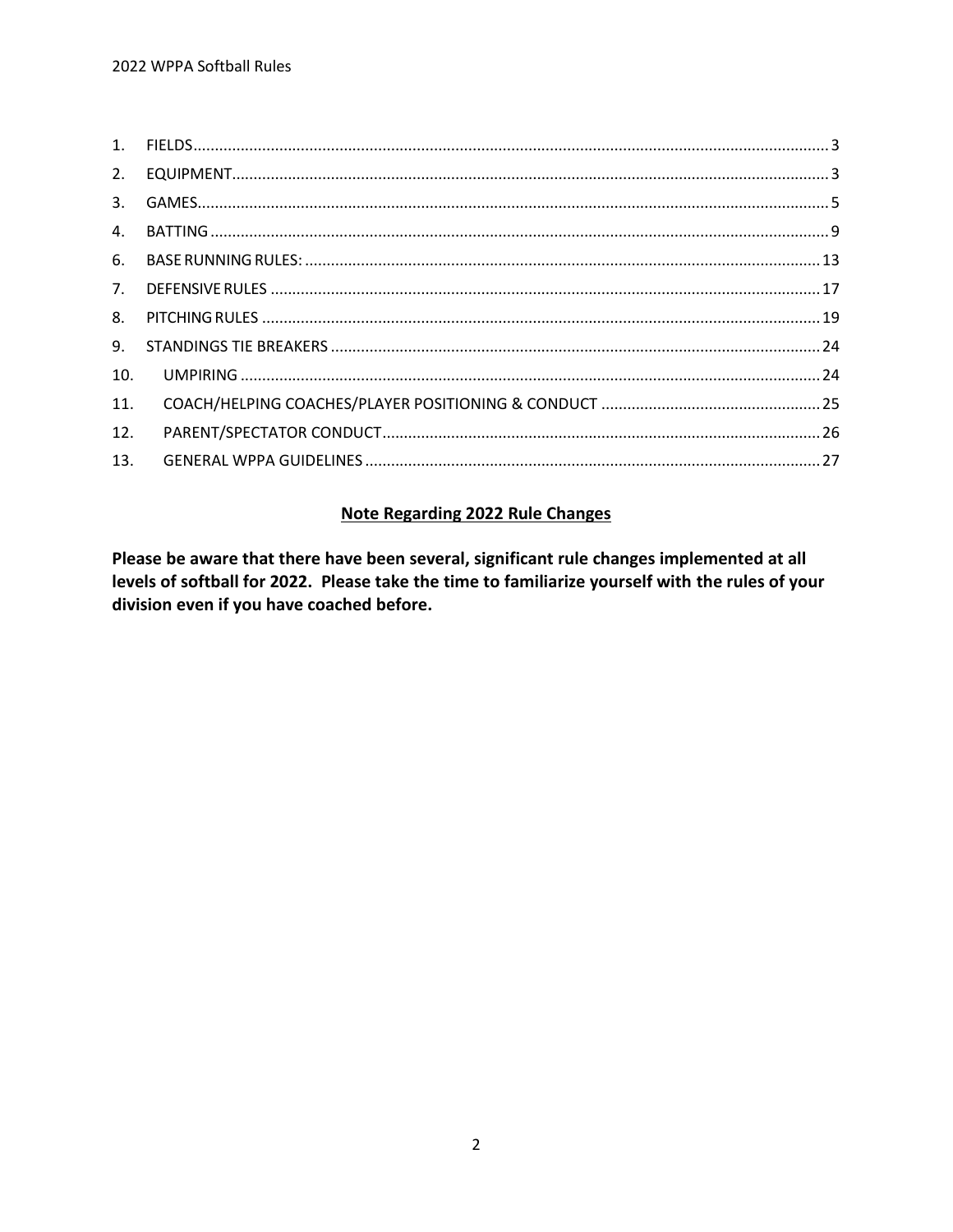Welles Park Parents Association softball rules are based on the National Federation of State High School Associations (NFHS) softball rules—modifications and exceptions to NFHS softball rules are identified in this document. This document also includes additional Welles Parkspecific softball rules that govern such items as uniforms, coach/parent conduct and more. These rules will be in place until season's end unless determined by the commissioner in collaboration with division coaches that a change is needed.

Unless otherwise specified, the rules below apply to all levels of Softball.

# <span id="page-2-0"></span>**1. FIELDS**

- 1. Base paths: 60'
- 2. Pitching plate:
	- a. **8U and 10U**: 35' from the back tip of home plate to the front of the pitcher's plate.
	- b. **12U**: 40' from the back tip of home plate to the front of the pitcher's plate.
	- c. **14U**: 43' from the back tip of home plate to the front of the pitcher's plate.
- 3. Pitcher's circle: 16' in diameter around the pitcher's plate.
- 4. No WPPA softball divisions draw or use the diagonal line on the field in front of home plate. The fields should not be marked with this line. If the line is drawn, umpires—and players—should ignore.
- 5. Batter's boxes are marked at 7' long and 3' wide. The front line of each box shall be 4 feet in front of a line drawn through the center of home plate. **Note:** this is larger than the batter's box for a baseball game.
- 6. **8U and 10U**: Halfway chalk marks will be drawn on all base paths except from home plate to first

# <span id="page-2-1"></span>**2. EQUIPMENT**

#### **A. Uniforms**

- 1. WPPA-provided uniforms should be worn at all games—this includes official shirts, pants and socks.
- 2. In the event of extreme cold, players should prioritize warmth over uniform compliance.
- 3. **8U and 10U:** In the event of extreme heat, and at the discretion and announcement of the softball commissioner, shorts will be allowed. Uniform socks should still be worn to protect players' legs.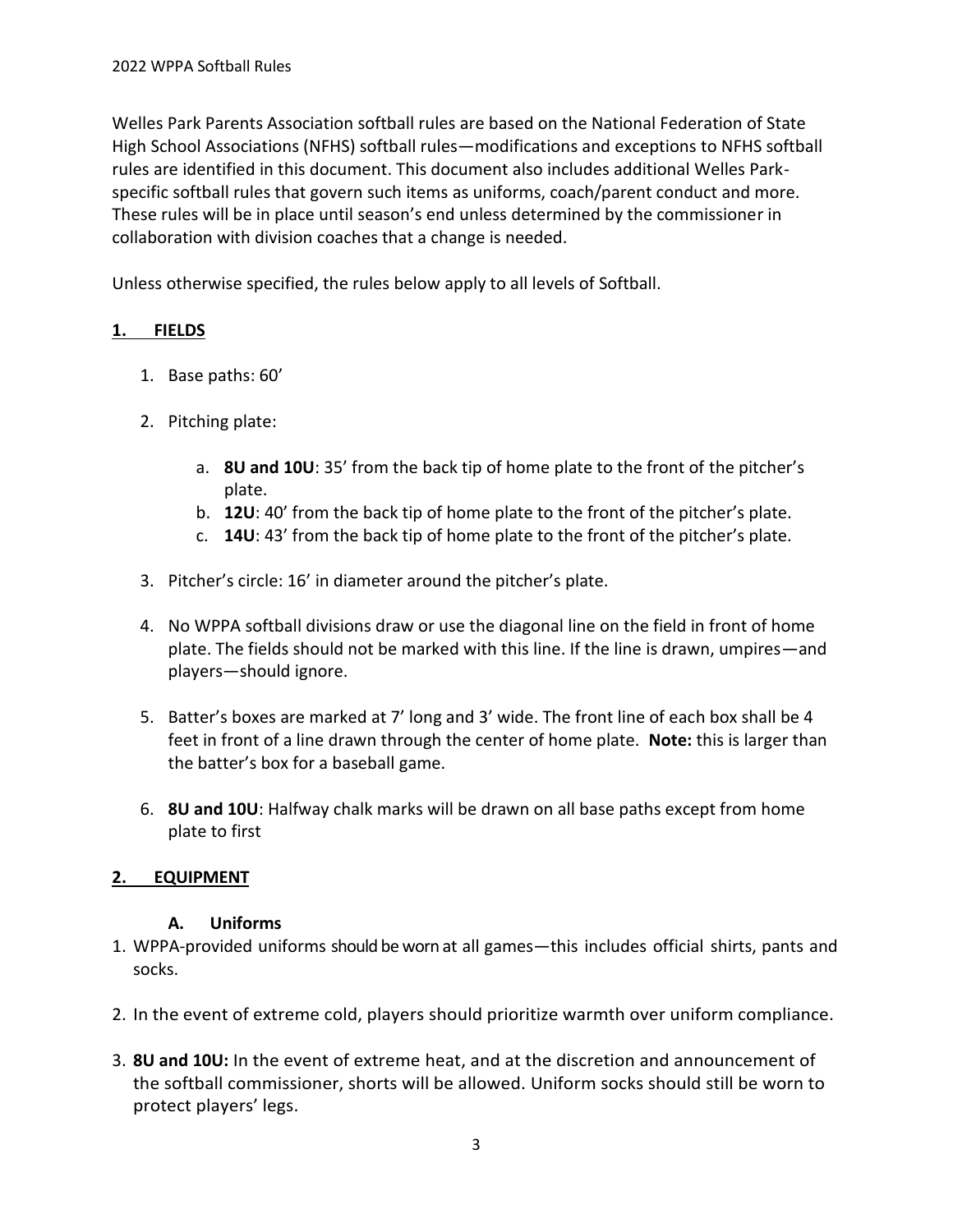- 4. Sliding pants are optional but recommended.
- 5. WPPA coaches must wear WPPA shirts for all games. Parents volunteers("helping coaches") helping coach  $1^{st}$  and  $3^{rd}$  base do not need to wear coaching shirts.

#### **B. Helmets**

- 1. Supplied by league; players are also allowed to use their own.
- 2. Batters, on-deck batters, and runners must wear helmets. All helmets must have approved facemasks.
- 3. Helmets must be worn by batters, on-deck hitters and base runners.
- 4. Base runners must keep helmets on until they leave the field and return to the bench or dugout. If a base runner's helmet is deliberately removed before time has been called by the umpire, the runner will be called out
- 5. Catchers must wear team's catching equipment (catcher's helmet, chest protector, shin guards). Catchers may not wear their batting helmet while catching.

#### **C. Facemasks**

- 1. Players are also allowed to use their own.
	- a. **8U and 10U:** two face masks will be provided by the league
	- b. **12U and 14U:** three face masks will be provided by the league
- 2. Required to be worn by:
	- a. Pitchers must wear a face mask at all levels.
		- **8U:** Face masks must also be worn by the player fielding first base
- 3. Strongly suggested for players at 1st and 3rd base.
- 4. Optional for players at other positions.

#### **D. Shoes**

Cleats are recommended but not required. Players may only wear cleats with plastic or rubber cleats. No metal cleats allowed.

• **Chase Park Only**: no plastic or rubber cleats allowed – gym shoes only.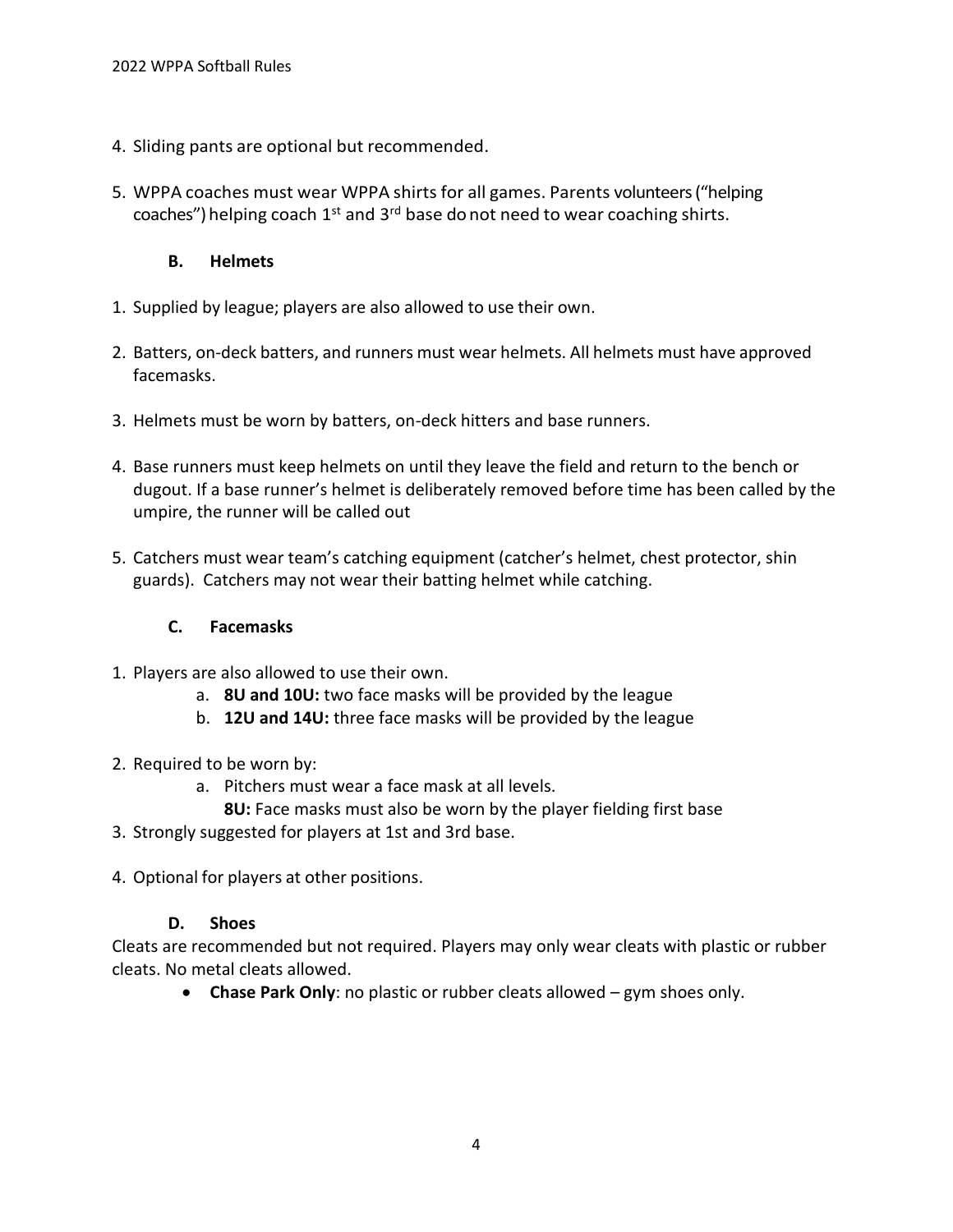#### **E. Bats**

- 1. Softball bats must be furnished by players.
- 2. Bats must be alloy and must say "official softball" and include "ASA" or "USSAA" softball logo
- 3. No oversized barrels (over 2.25" in diameter) are allowed.
- 4. If a bat is judged by an umpire to not comply with the above rules(or to be considered "unsafe" for any reason), it will be removed from play with no penalty to the batter.
- 5. If a ball is put into play with an illegal bat, the batter shall be out and all baserunners shall return to previous bases unless they were put out on the basepaths.

#### **F. Softballs**

- 1. Players will use a 12" ball.
	- a. **8U & 10U:** players will use a 11" ball
- 2. The league will provide two (2) game balls for each game, distributed at the beginning of the season to each coach.
- 3. Each coach will bring one WPPA-supplied game ball to each game. Before each game begins, each coach will give the game ball to the umpire.

# <span id="page-4-0"></span>**3. GAMES**

#### **A. Pre-game & starting a game**

- 1. The home team is responsible for setting up and removing bases (if necessary) and always occupies the 3rd base side of the field.
- 2. Before each game, the head and assistant coaches from each team must identify themselves (and any helping coaches) to the umpire. (A "helping coach" is anyone that will be helping coach players on the field during the game.)
- 3. When the field is available to do so, each team will have 10 minutes to warm up on the field. The home team takes the field first; the visiting team takes the field second. Both teams should be off the field 5 minutes before the official game time. If warmup time is cut short due to an overlapping game or weather, etc., each team will evenly divide the time available before the game to warm up on the field.
- 4. Each head coach must make him or herself available to the umpire for a pre-game meeting at home plate 5 minutes before the start of the game and after both teams have finished warming up on the field.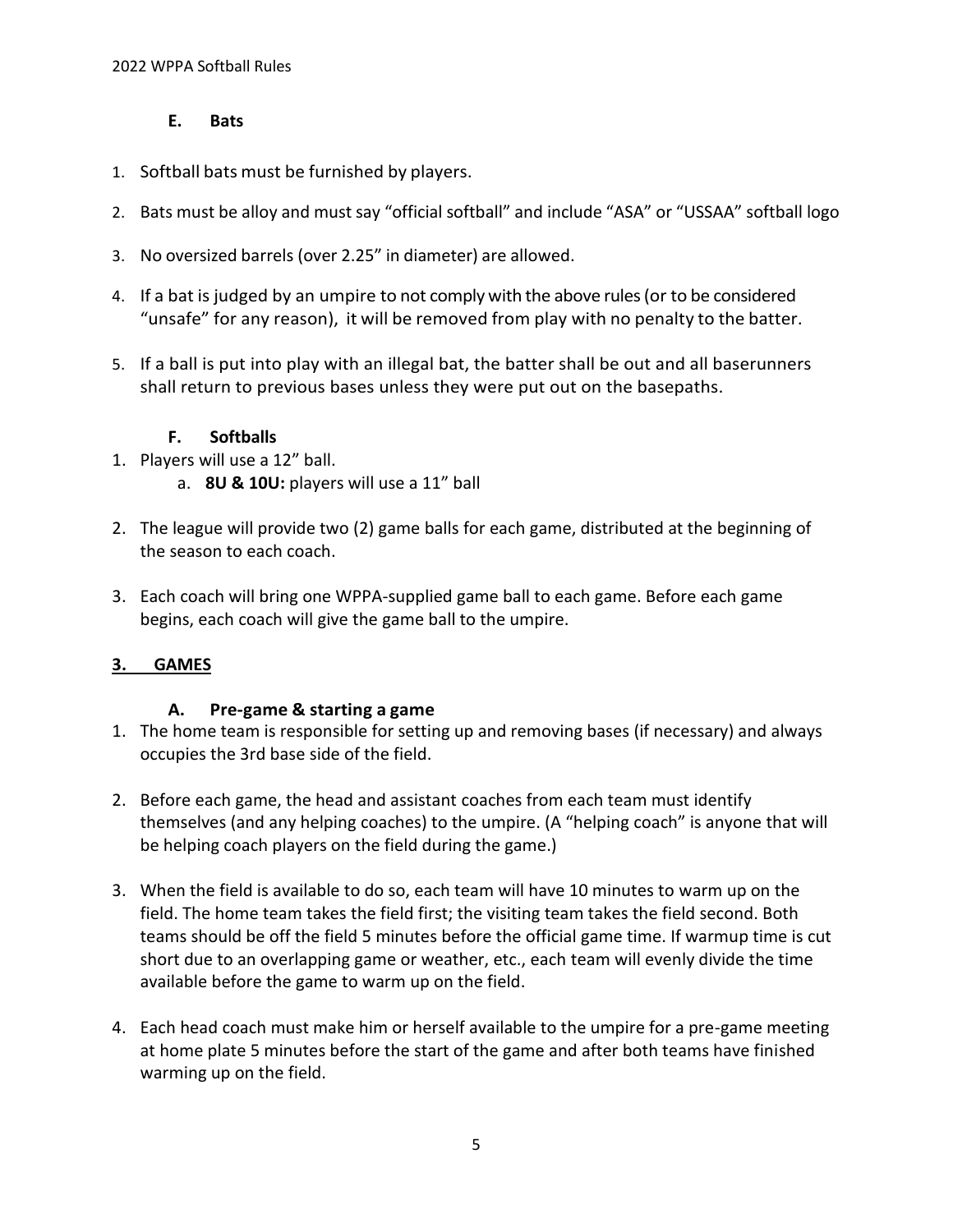5. Before game time, each head coach must provide the opposing head coach with his or their line up, including the names of all players in attendance. Any players not present at the time of the pre-game meeting, but who are expected to arrive, must be placed at the bottom of the lineup.

## **B. Rain delays/lightning/cancellations/make-up games**

- 1. Approximately thirty minutes prior to the first game of the day, the softball commissioner will determine if the grounds and other conditions are suitable for starting the game. If the softball commissioner is not available to make the decision, another board member shall make the decision.
- 2. In the event a game is cancelled, the commissioner will notify both head coaches.
- 3. After a game is cancelled, the commissioner will alert both teams that a make-up game needs to be scheduled, and provide available dates/times/fields. If neither team makes a concerted effort to schedule a makeup game within a week of receiving options, the commissioner will assign a date/time and field.
- 4. The WPPA adheres to the IHSA Severe Weather Safety Guidelines. When thunder is heard or lightning seen, play must be suspended for at least 30 minutes. Once play has been suspended, teams should wait at least 30 minutes after the last thunder is heard or lightning witnesses prior to resuming play. Any subsequent thunder or lightning after the beginning of the 30-minute count will reset the clock and another 30-minute count should begin. The 30-minute count is to be maintained by the umpire, including whether to reset the clock based on subsequent thunder or lightning.
- 5. With regard to field availability, makeup games will be given priority over regularly scheduled practice, at the discretion of the commissioner.

#### **C. Time & inning limits**

- 1. Game limits
	- **8U:** 5 innings or 2 hours
	- **10U, 12U, and 14U:** 6 innings or 2 hours
- 2. No full inning may be started after 1 hour 45 mins past the scheduled start time unless modified by the Commissioner.
- 3. Any full inning started at 1 hour 45 mins from the scheduled start time will be played as the final open inning with no run cap. The umpire should announce to both head coaches that the inning is uncapped.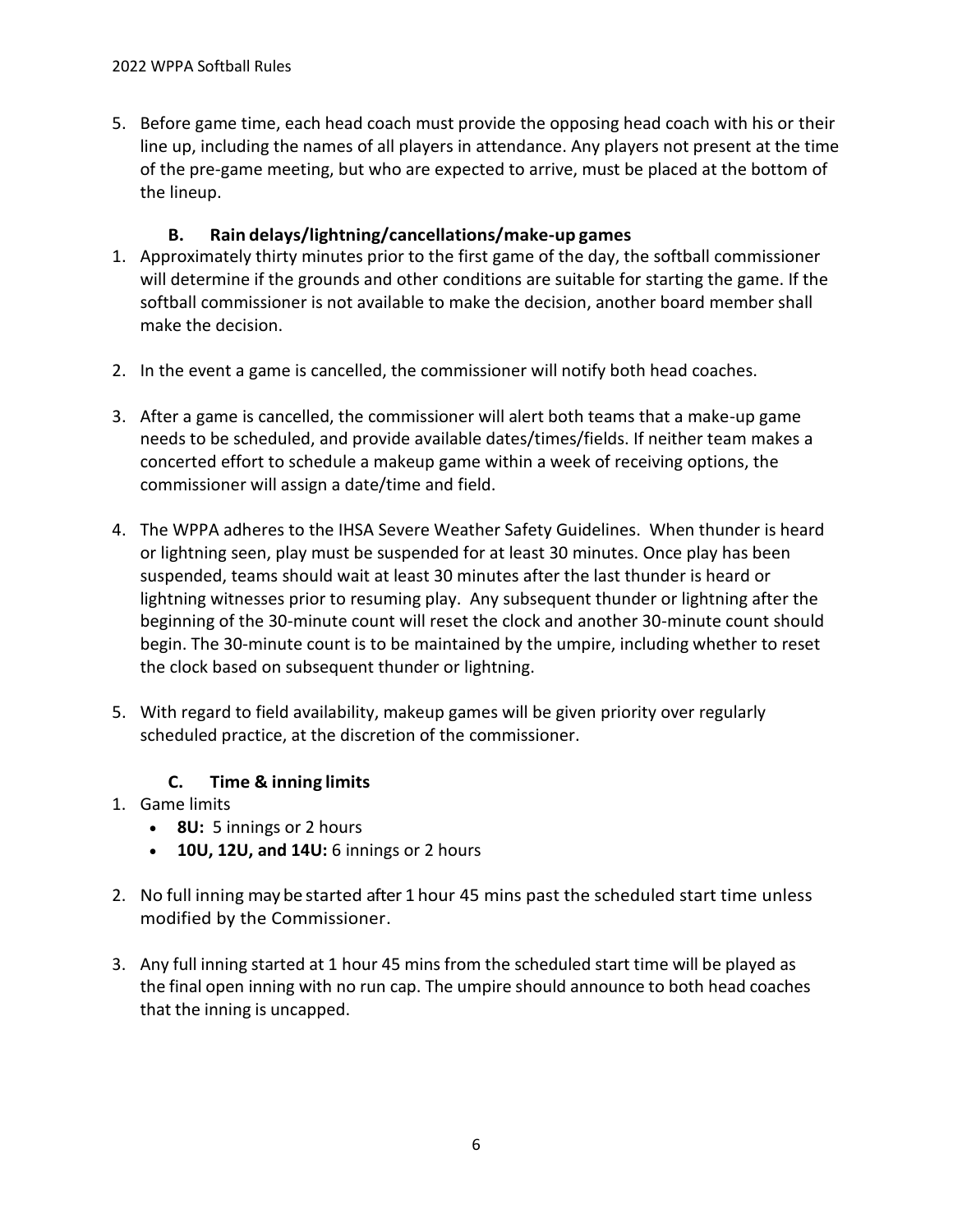- 4. **In the regular season**, any game still being played five minutes before the scheduled start time of the following game will end immediately and revert to the score at the end of the previous inning, unless the home team is ahead at the time the game is called, or unlessthe home team, having been behind at the end of the previous inning, has tied the game. Time limits still stand even if game is not followed by another game.
	- A game that istied at the end of the last inning will be continued until a winner is determined, unless time limits, darkness or inclement weather intercedes. If an official regular season game is tied and cannot be continued because of time limits, weather or darkness, the game will remain a tie. (Note: For league standings, a tie game counts as one half of a win and one half of a loss.)
- 5. **In the playoffs**, a full game based on the age level must be played—there are no time limits.
- 6. An inning may not be "uncapped" once the first pitch has been thrown. An inning can never be capped for the visiting team and then become uncapped for the home team, even due to time restraints.
- 7. Because the time limit typically occurs before the inning limit, the umpire and coaches will discuss IN ADVANCE when they are moving to the open inning, which will then become the final inning of the game.

## **D. Speed-up rules**

1. Time elapsed between the third out and the start of the next half inning shall be no longer than 3 minutes. Umpires will ask coaches to move more quickly as 3 minutes approaches.

a. **8U:** 5 minutes is permitted.

2. This time includes warm up pitches for pitchers returning to the mound from the previousinning.

3. Pitchers new to the mound for the game may have 6 warmup pitches, even if 3 minutes have already passed.

4. Coaches for the batting team shall instruct their catcher for the next inning to suit up after the  $2^{nd}$  out and be ready to play immediately after the  $3^{rd}$  out is made.

5. When there are two outs and the catcher is on base, it is required that coaches send in a courtesy runner for the catcher so that they may put on their equipment. Runner will be the player who made the last out.

# **E. Complete/official game**

1. A full game is 3.5 innings if the home team is winning; four (4) if the visiting team is winning. (i.e., in case of rain or time limit has been reached).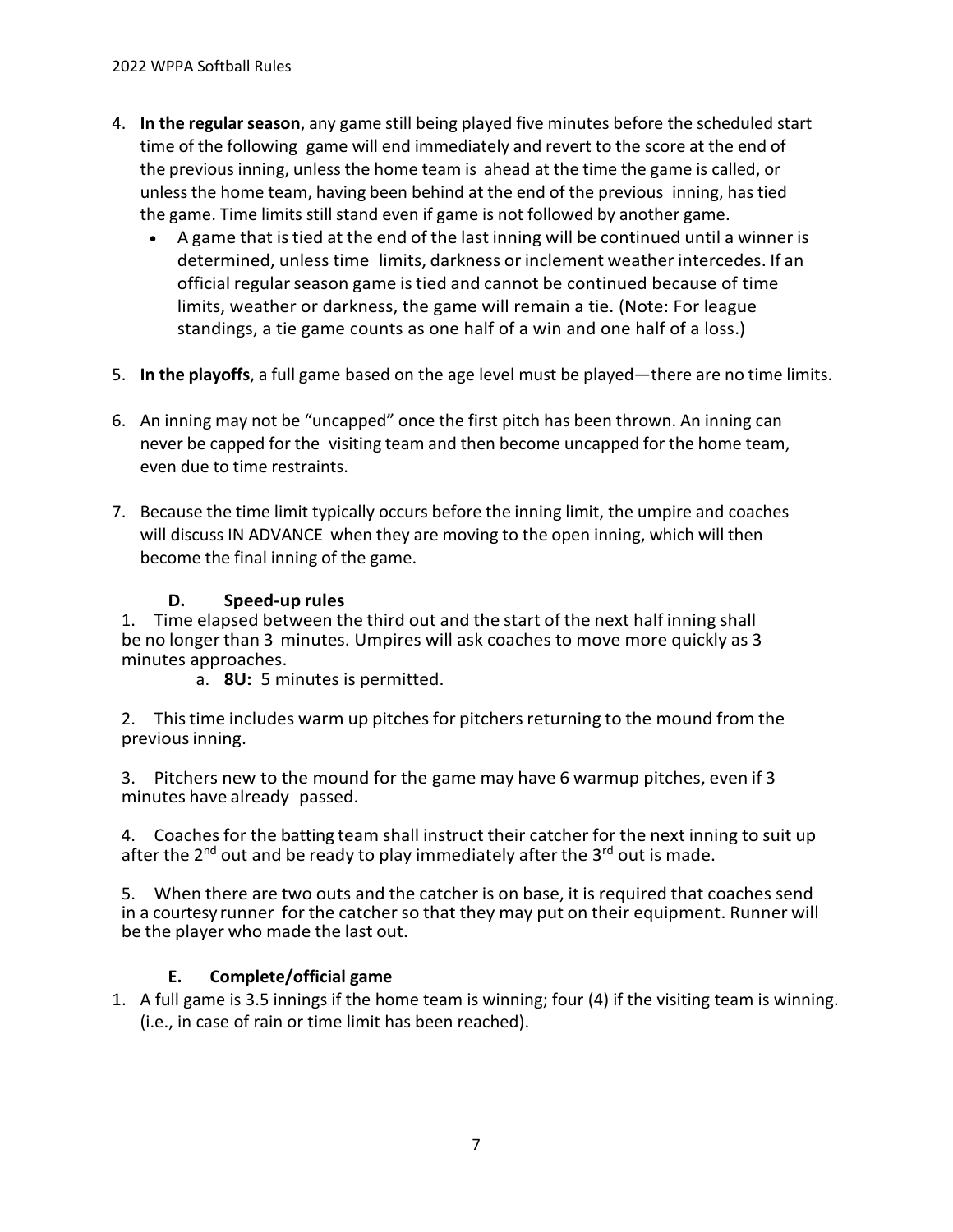2. If the game must be called because of darkness, inclement weather or time limit before it is considered complete/official, an attempt will be made to make it up and replay it from the point at which it was called (same score, same inning, etc.). If rescheduling is impossible, the score will stand as it was at the end of the last full inning played. This applies to both regular season and playoff games.

## **F. Minimumplayers & penalties**

- 1. A full team is composed of 9 players.
- 2. Eight (8) players are required to start the game. No mandatory out will be recorded for the team with 8 players.
- 3. If one team has fewer than 8 players when the game is scheduled to start, that team will forfeit, although the teams may play a scrimmage game if they choose.
- 4. If a team starts with 8 players and drops to 7 players during the game, one automatic out will be recorded each time the dropped player's place in the lineup is reached.

#### **G. Borrowed players**

- 1. Borrowed players must be borrowed:
	- **8U:** from other 8U teams or from junior baseball
	- **10U:** from 8U
	- **12U:** from 10U
	- **14U:** from 12U
- 2. Teams may only borrow enough players to reach a roster of up to 10 players, but no less than 8.
- 3. Borrowed players must bat at the bottom of the order.
- 4. Borrowed players may play:
	- **8U and 10U:** second base, short centerfield or outfield
	- **12U:** second base or outfield only.
	- **14U:** Any position (including pitcher).
- 5. If both teams are short players, borrowed players will be distributed evenly among the teams to help both teams field 9 players before either team has 10 players.
- 6. Borrowed players must be played the minimum infield innings applicable to all players.
- 7. No official player may sit out more innings than a borrowed player.
- 8. Teams *may* call up the same farm team player more than once during both the regular season and playoffs.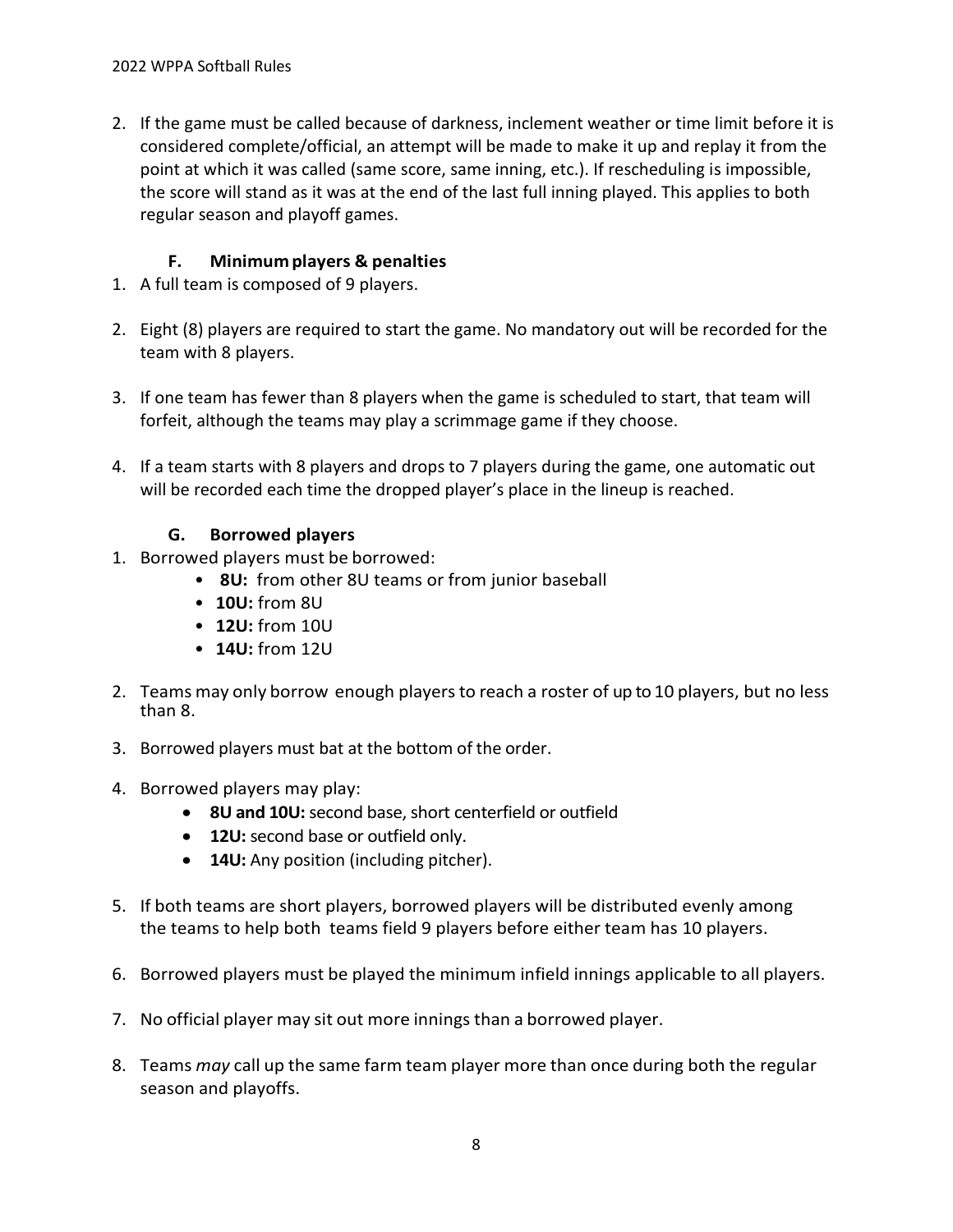## **H. Injured players**

- 1. In case of any injury to a defensive player, they may be replaced by a player from the bench.
- 2. A coach should seek to apply immediate first aid and/or seek emergency medical care as necessary for the injured player. If a parent or guardian is not present, they should be notified as soon as possible.
- 3. If appropriate, a player may return to the game after a rest of at least the remaining half inning in which the injury occurred.
- 4. In case of any injury to a batter who cannot continue the plate appearance, the at-bat shall be vacated and will not count. No out is recorded. The next batter starts with a new count.

# **I. Run limits & slaughterrule**

- 1. Maximum of 5 runs per inning before the last inning; no maximum runs in the last inning (or mutually agreed-upon final inning, should a complete game be impossible)
- 2. The umpire will declare a "slaughter rule" in effect if one team is ahead:
	- a. **8U:** by 15 or more runs after three innings at the end of a half inning (if the home team is ahead) or after a complete inning (if the visiting team is ahead).
	- b. **10U, 12U and 14U:** by 15 or more runs after four innings at the end of a half inning (if the home team is ahead) or after a complete inning (if the visiting team is ahead).

# <span id="page-8-0"></span>**4. BATTING**

# **A. Batting order/lineup**

- 1. Continuous batting order—everyone bats.
- 2. All able and eligible players, including called up players, will constitute the batting order and all players will bat during the entire game in the order established by the lineup. The only exception to this rule exists if a player is temporarily or permanently removed from the game due to injury, illness or disciplinary action, or must leave the game early for personal reasons.
- 3. Any player arriving after the beginning of the game is added to the end of the batting order.
- 4. There are no designated hitters in WPPA softball.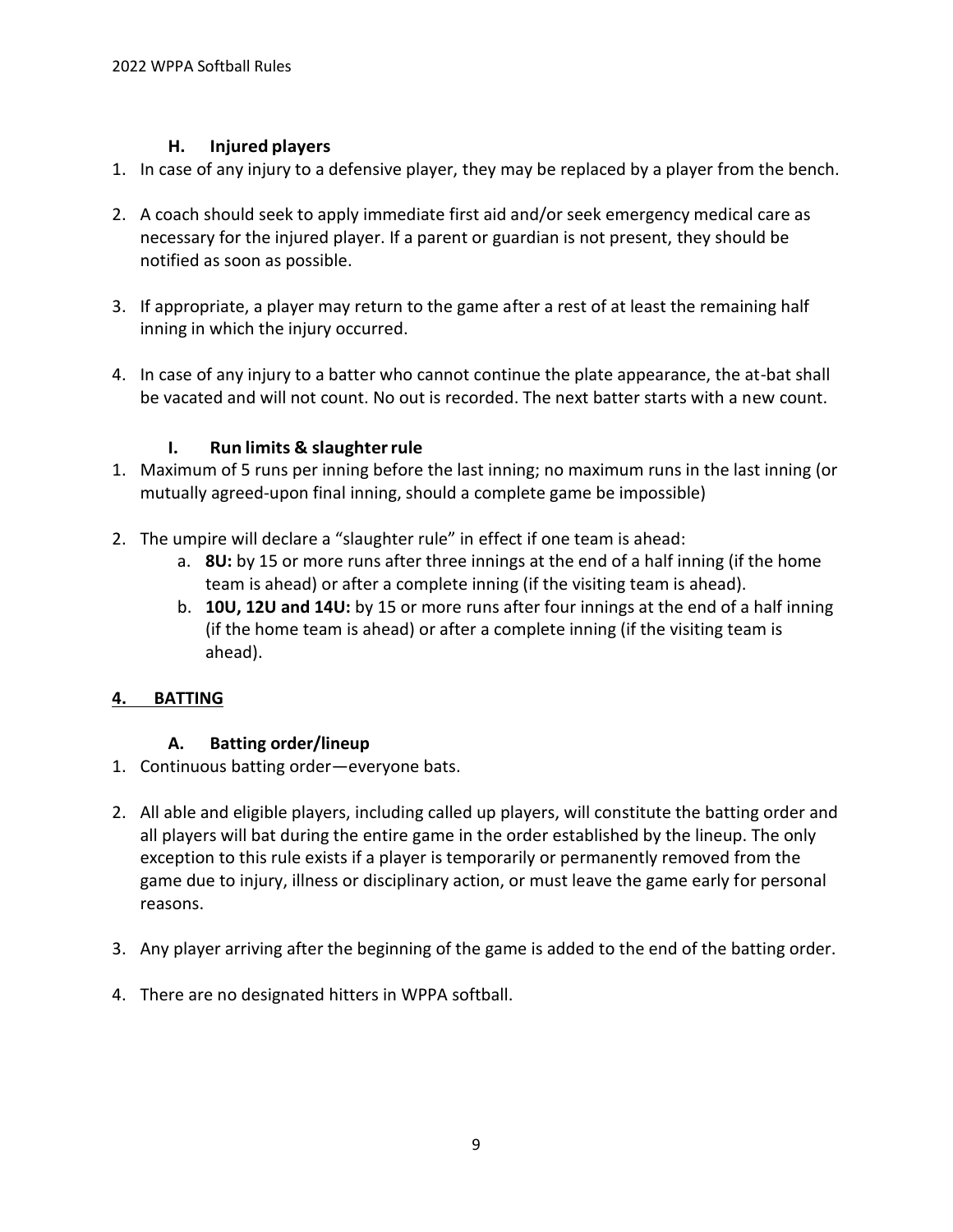# **B. Tee (8U only)**

- 1. Beginning with the first game of the season and continuing for all games played (as opposed to scheduled) through and including Memorial Day weekend, the tee will be used for one complete rotation through the batting order. All batters will hit off the tee the first time through the lineup. Coach pitch will commence when the team begins its second time through the lineup. All batters for that team will use coach pitch for the remainder of the game.
- 2. There may be only one practice swing taken with a coach assisting the batter when the batter is at the plate. No ball can be placed on the tee for this purpose.
- 3. There are no strikeouts off of the tee.
- 4. The coach or a designated person from the team on offense shall be present on the team bench to remove the tee for safety reasons after the ball has been hit and put into play. There must be a regular home plate under the tee. If the tee is not removed, it will be considered interference and no base runner from 3rd base may advance. If the bases are loaded, or the runner on 3<sup>rd</sup> base attempts to advance some, such runner will be out and all other base runners will advance one (1) base unless a putout is otherwise made on such play.

# **C. Strike zone**

- 1. The strike zone is the space over home plate, between the batter's forward armpit and the top of the knees when the batter assumes a natural batting stance. Any part of the ball passing through the strike zone in flight shall be considered a strike. The umpire shall determine the batter's strike zone according to the batter's usual stance.
- 2. Any ball that touches or bounces in front of or on home plate shall not be considered a strike by the umpire unless the batter swings.

# **D. Hit by pitch (10U, 12U and 14U)**

- 1. If the pitched ball hits the batter or their clothing while they are positioned within the batter's box, the batter is awarded  $1<sup>st</sup>$  base.
- 2. A player is considered "hit by pitch" even if the ball is on the bounce (i.e., has hit the ground first).
- 3. No movement to avoid the pitch is required if it is headed toward the batter while they are in the batter's box, although batters are encouraged to do so to avoid injury.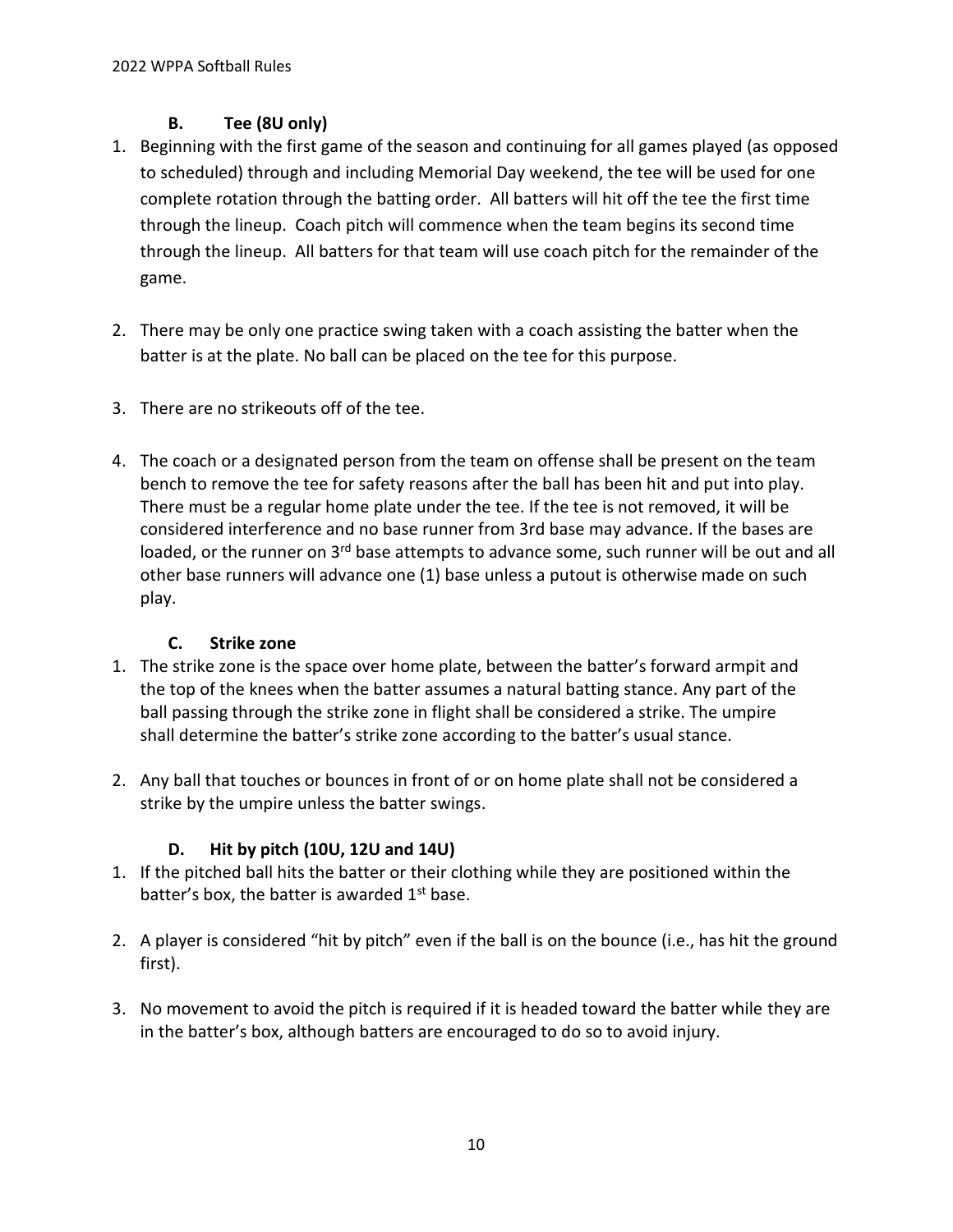- 4. If the batter is hit by a strike either by swinging or by moving into the strike zone—as determined only by the umpire—the ball is dead. The pitch is called a strike and the batter remains at bat unless it is strike three and the batter is out.
- 5. **10U and 12U only:** If the batter is hit by a pitch delivered by the coach pitcher, the ball is a dead ball and the pitch doesn't count against the 4-pitch coach-pitch limit. The batter is not awarded a base.

## **E. Bunting & slapping**

1. **8U and 10U:** bunting and slapping are not allowed

## **12U and 14U:**

- 2. A batter may bunt or slap the ball.
- 3. No bunting/slapping is permitted during coach pitch
- 4. Holding the bat in the strike zone is considered a bunt attempt. To take a pitch, the bat must be withdrawn—pulled backward and away from the ball—and the umpire will call the pitch a ball or strike. If the bat is not withdrawn, the pitch will be called a strike regardless of the ball's location in the strike zone (as a shown bunt not withdrawn is considered a swing).
- 5. A batter may not show a bunt and then pull back for a full swing (or "slashing"). The batter will be called out and the play will be dead.
- 6. Batter is out when a bunt on a third strike is foul.

# **F. Dropped 3 rd strike**

**8U, 10U and 12U:** There is no "dropped 3<sup>rd</sup> strike" provision. If a third strike is called on the batter, the batter is called out—even if the catcher drops the ball.

#### **14U:**

- 1. The "dropped  $3<sup>rd</sup>$  strike rule" is in effect if:
	- There are two outs, or
	- There are zero or one out and 1st base is unoccupied.
- 2. If there are two outs or if no runner occupies first base, the batter is not out unless the third strike is caught by the catcher. If the third strike is dropped, the batter is entitled to try to reach first base before being tagged or thrown out.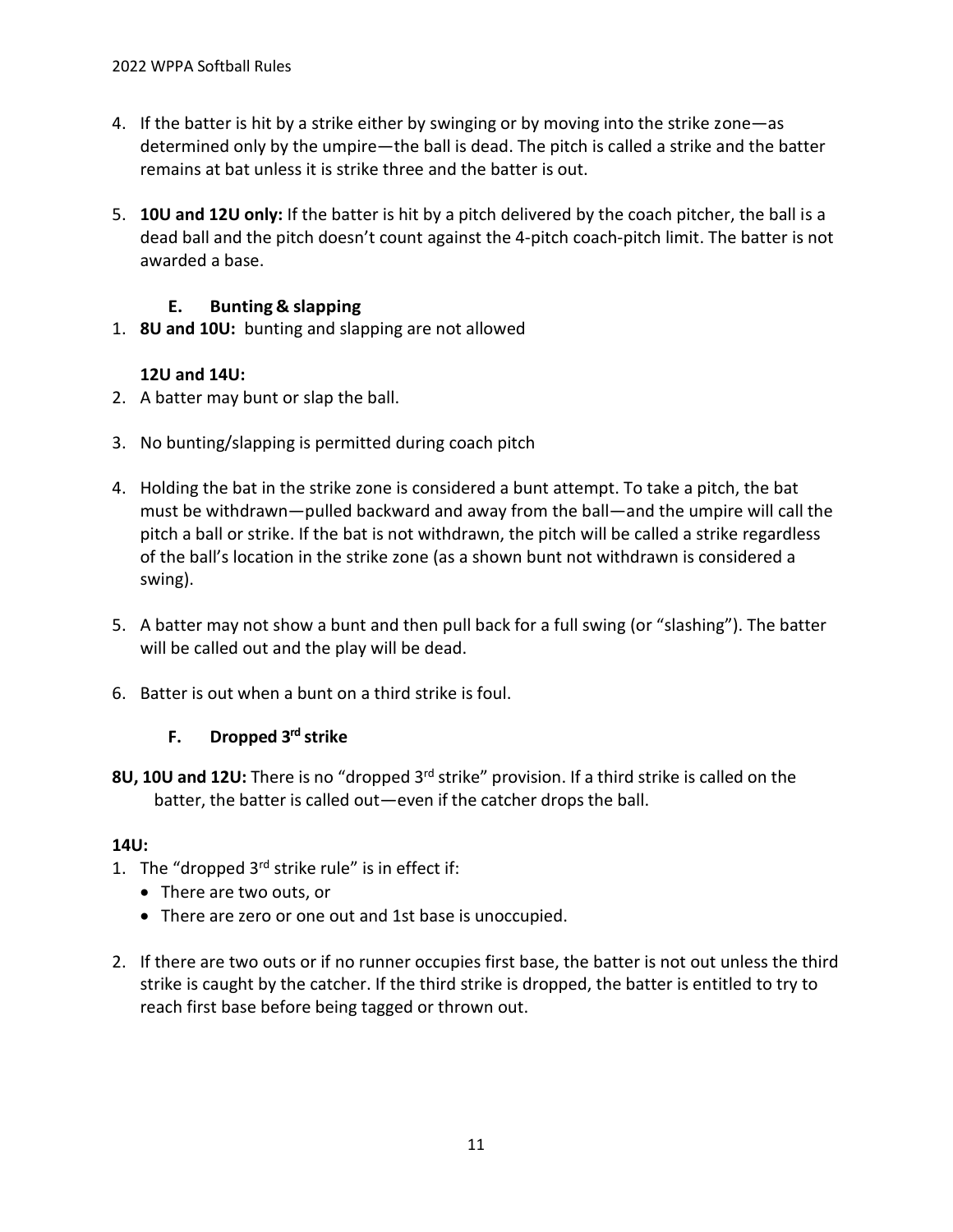3. In this situation, the ball is considered live and all runners may advance at their own risk, including on overthrows to first base. An overthrow into the outfield remains a live ball with no restriction on the runner. Overthrows out of the field of play are subject to the standard overthrow rule and all runners advance one base.

## **G. Thrown bat**

- 1. If a batter throws their bat (unintentionally), their team will receive one warning from the umpire, but the play will stand.
- 2. If the same or any other player from the team that has been warned throws a bat during the remainder of the game, the player who has thrown the bat will be called out and the umpire will call a dead ball. There are no more warnings for that team.
- 3. If a batter throws their bat intentionally, they will be called out immediately and subject to ejection from the game by the umpire.

## **5. GROUND RULES**

#### **Welles Park Senior Diamond:**

- If a ball on the fly hits the foliage of a tree in fair territory, it is a home run.
- If a ball gets stuck in the space behind the Welles Park Senior Field backstop padding, it is a dead ball and we will enforce it as follows: On a pitched ball that lodges behind the backstop, baserunners on 1st or 2nd get a base, not the runner on 3rd base (14U only: unless it lodges during a dropped 3<sup>rd</sup> strike with the bases loaded, in which case the runner at 3<sup>rd</sup> must advance and scores). A thrown ball (from outfield or infield) that lodges behind the backstop is a dead ball. A runner halfway to the next base shall be awarded the base; otherwise, a runner must return to their original base.

#### **Welles Park Major Diamond:**

- If the field does not have a home run fence, any ball is playable off the wall.
- If the field does not have a home run fence, and a batted ball goes into the stairwell untouched, it is a double. If the ball has been touched, it is a triple.
- If a batted ball on the fly hits the tree in fair territory, it is a double; if a ball on the fly hits the tree in fair territory and carries over the fence, it is a home run.
- If a batted ball is hit onto the top of the building, it is a home run.
- If a batted ball hits on or directly above the smaller building it is a home run.
- SUGGESTION: If the field does not have a home run fence, and a batted ball hits or goes under the bleachers in center field the ball will continue to be in play and the umpire will not call dead ball. The ball is live.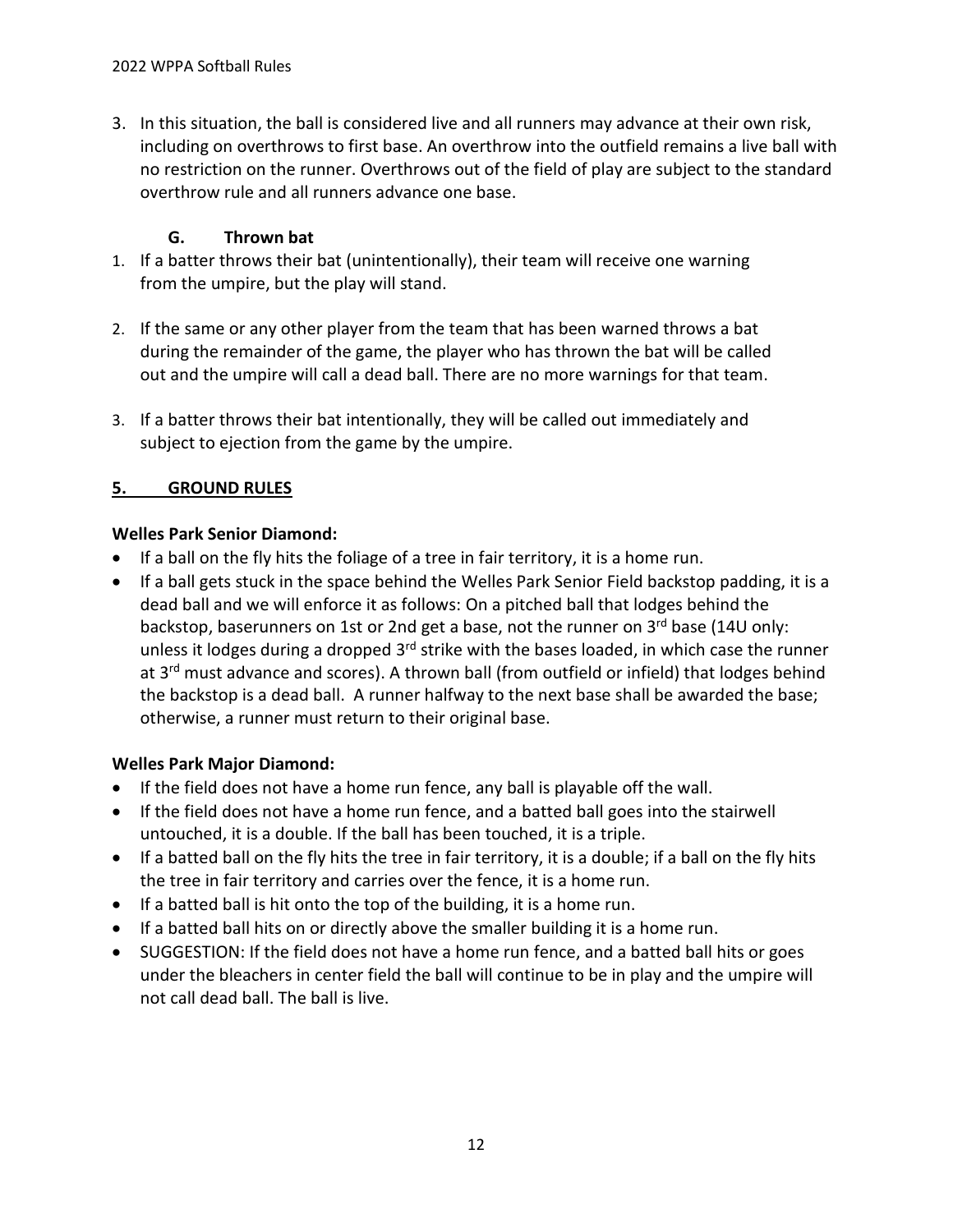### **Home run fences:**

For all leagues, in any situation where a temporary or permanent home run fence is in place, a ball traveling over the fence (even if it hits/touches the fence or a player) without first hitting the ground is a home run; a ball bouncing on the ground before reaching the fence, and then traveling over the fence is a ground rule double; a ball rolling under the fence is a ground rule double. (The batter and each base runner are given 2 bases with a ground rule double).

# **Legion Park:**

If a ball is hit on a fly over the bike path, it is a home run; if a ball lands before the bike path but carries past the bike path, the batter shall be awarded the base they are running to plus one base.

# **Chase Park:**

If a ball is hit on a fly over the bike path, it is a home run; if a ball lands before the bike path but carries past the bike path, the batter shall be awarded the base they are running to plus one base.

## <span id="page-12-0"></span>**6. BASE RUNNINGRULES:**

#### **A. Leadoffs**

- 1. No Leadoffs.
- 2. **10U:** Runners may leave the base when the ball crosses the plate
- 3. **12U and 14U:** Runners may advance at their own discretion once a ball leaves a kid pitcher's hand.
	- a. **12U exception:** During coach pitch, runners may not leave the base until the ball reaches the plate.
- 4. A runner leaving early will prompt a team warning. The next time any runner from a team that has been warned leaves a base early, they will be called out. If the ball is hit, it will be called a no-pitch. If a strike or a ball is called, the runner will be called out and the pitch will count as called.

# **B. Runners advance / "Look-back" rule**

1. **8U:** Runners may advance only one base on an infield hit. A hit that does not reach the outfield grass on the fly, is considered an infield hit. The runner may advance as many bases as possible on a hit that reaches the outfield, including on a ground ball that reaches the outfield.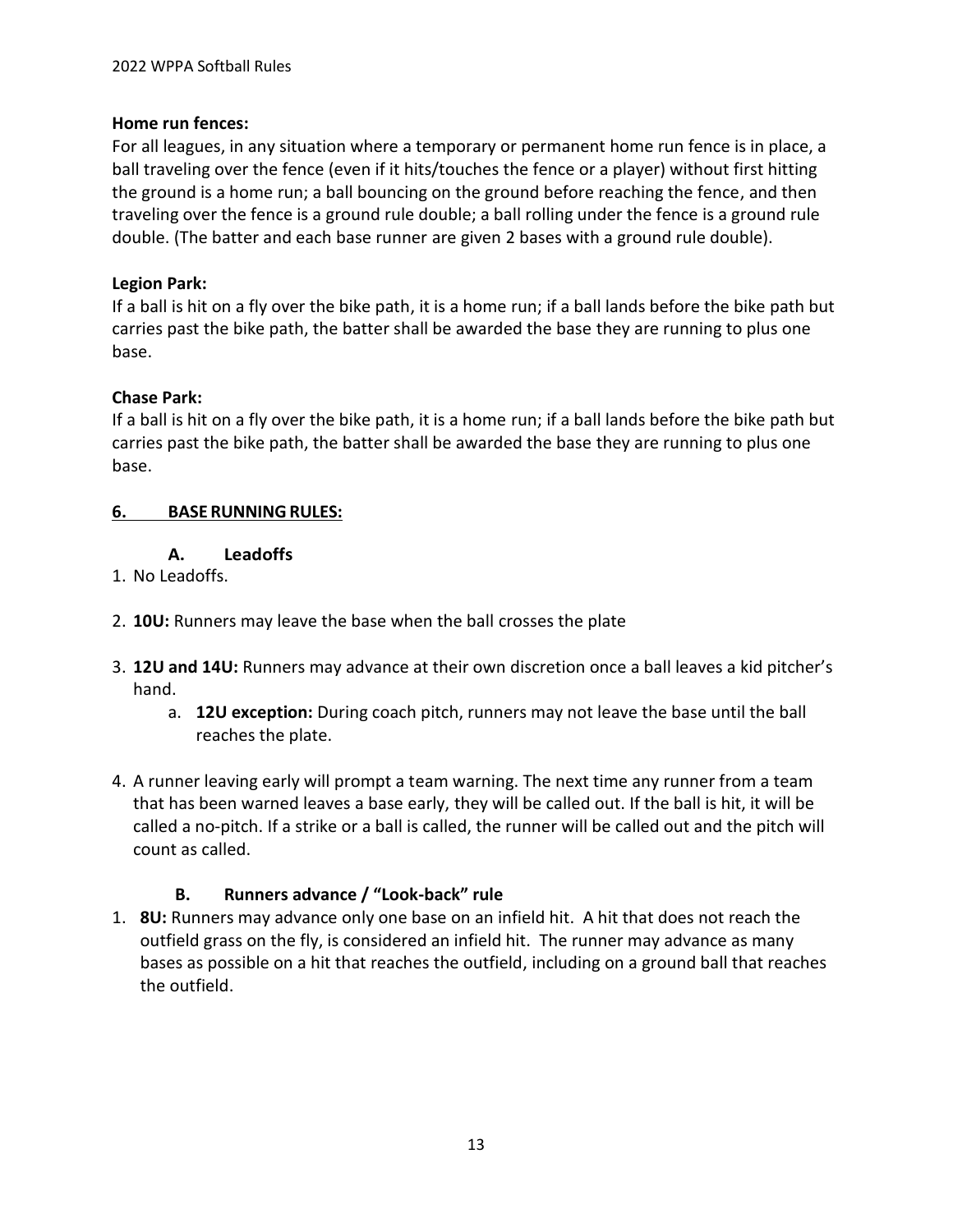- 2. **10U:** Runners may advance on a played ball until the infielder has control of the ball ("Infield" includes short center). At that time, the ball is declared "dead." Runners will be allowed to advance to the next base if the runner is past the halfway chalk line in the base path. If there is no pitcher's circle drawn, umpires must consistently call dead ball when the pitcher is within 8 feet of the pitcher's plate. If they are not past the halfway mark, the umpire will send the runners back to their last occupied base.
- 3. **When a ball is hit**, play is live (and runners may advance) until the pitcher has control of the ball with both feet touching or within the pitcher's circle. (If there is no visible pitcher's circle drawn, umpires must make sure pitchers are within an 8-ft radius of the pitcher's plate.)

## 4. **12U and 14U:**

- a. Once the pitcher has control of the ball inside the pitcher's circle then:
	- i. Any runner who is already on a base must remain at that base.
	- ii. Any runner in between bases must immediately **return** to the last base or **advance** to the next.
	- iii. Failure to immediately return nonstop to the previous base or advance to the next base will result in a runner being called out.
	- iv. Once a runner stops at a base for any reason they will be declared out if they leave that base.
- b. When all runners have gone back (or forward) and the umpire has declared each runner safe or out, the umpire will call time.
- c. When runners are still in motion, defensive players may continue to make plays on those runners. A lifted arm/fake throw is considered a play.

**Note**: There is no requirement for the pitcher to actually look back, despite the name of the rule.

#### **C. Advancing to 2nd on a walk**

- 1. **14U only:** A runner may attempt to continue from first to second on a base on balls at the runner's own risk. However, the player must not hesitate, stop, or delay their motion from home to second base if the pitcher has the ball in the circle. If the pitcher does not have the ball in the circle—or if a player makes a play on a runner—the ball is still live and the runners may advance at their own risk. NOTE: This rule does not apply when a batter has been hit by a pitch.
- 2. **12U only:** A runner may not attempt to continue from first to second on a base on balls or hit by pitch.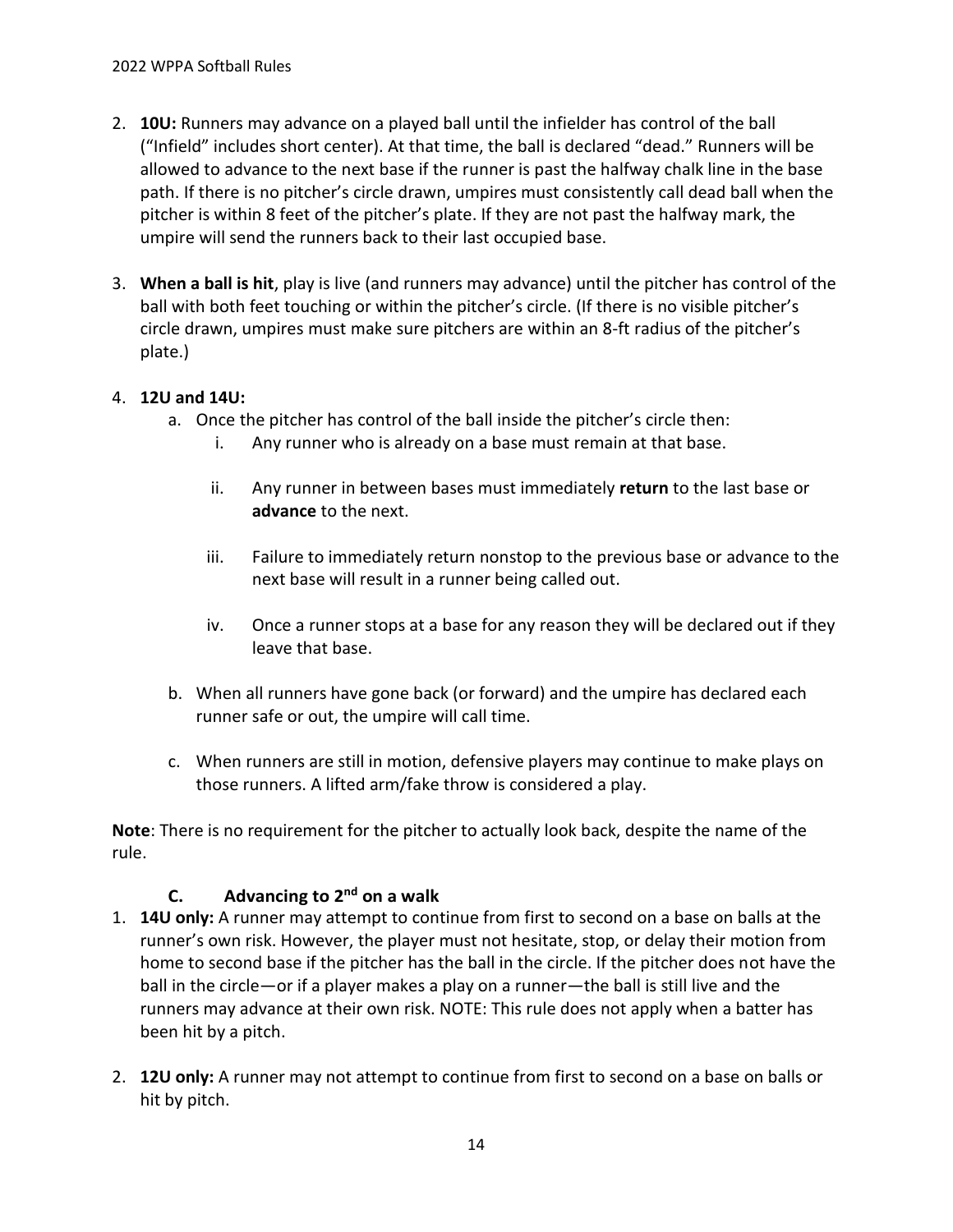#### **D. Stealing**

- 1. During coach pitch, a runner may not steal or advance on a wild pitch or passed ball.
- 2. **8U:** No stealing
- 3. **10U:**
	- a. During kid pitch only, stealing 3rd base is allowed—no stealing of 2nd base or home plate is permitted.
	- b. There is no overthrow penalty for throwing to 3rd on a steal of 3rd base (i.e., there is a "wall" at 3rd). Runners stealing 3rd base cannot advance home.
	- c. "Delayed steals" are not allowed. Runners may not break toward/advance to the next base after the catcher releases the ball in a throw back to the pitcher.
	- d. Overthrows from catcher to pitcher are considered a dead ball and runners may not advance.

#### 4. **12U:**

- a. During kid pitch only, stealing  $3^{rd}$  and home are allowed—no stealing of  $2^{nd}$  base is permitted.
- b. There is no overthrow penalty for throwing to  $3<sup>rd</sup>$  on a steal of  $3<sup>rd</sup>$  base (i.e., there is a "wall" at  $3^{rd}$ ). Runners stealing  $3^{rd}$  base cannot advance home.
- c. Runners may steal a base after the catcher throws the ball back to the pitcher (or on an overthrow from catcher to the pitcher), as a return exchange to the pitcher from any fielder is a live-ball situation.
- d. Runners may advance from 2<sup>nd</sup> base to 3<sup>rd</sup> base or from 3<sup>rd</sup> base to home on wild pitches/passed balls (including those that lodge in or go under, over or through the backstop), but may not advance from  $1<sup>st</sup>$  base to  $2<sup>nd</sup>$  base.

#### **5. 14U:**

- a. Stealing of all bases is allowed.
- b. Runners may steal a base after the catcher throws back to the pitcher (or on an overthrow from catcher to pitcher), as a return exchange to the pitcher from any fielder is a live-ball situation.
- c. Runners may advance on wild pitches/passed balls.

#### **E. Pickoffs**

1. **8U:** No pickoffs

#### 2. **10U:**

a. The fielding team may attempt to pick a runner off at any base at any time.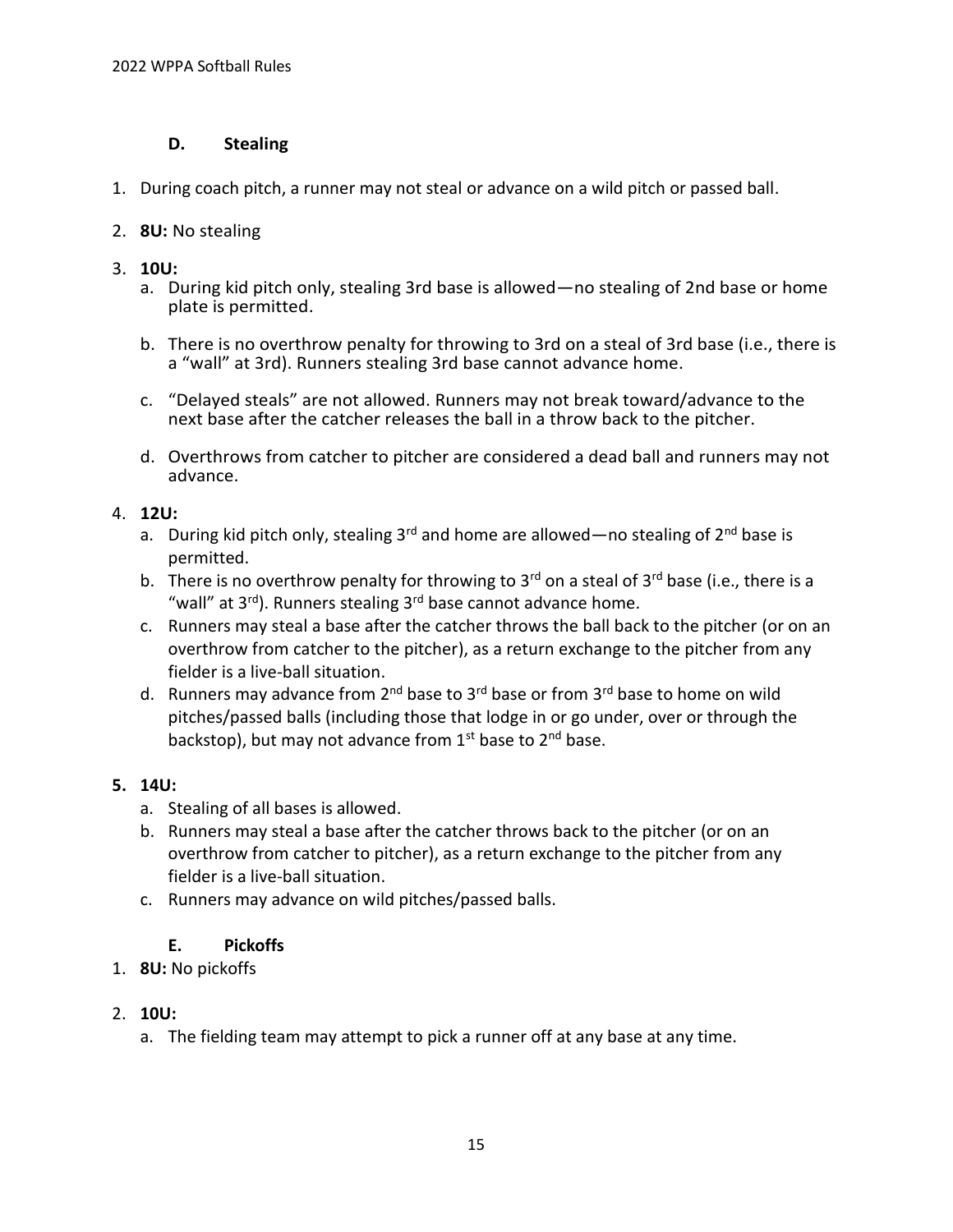b. Runners cannot advance a base on a pickoff attempt. They must return to their base even in the case of an overthrow; i.e., there is no penalty to make the throw. (Note: The "wall" at each base in the case of a pickoff attempt is intended to encourage players to attempt the throw and teach the runners how to get back.)

#### 3. **12U and 14U:**

- a. The fielding team may attempt to pick a runner off at any base at any time.
- b. A pickoff attempt puts the ball in play and the ball is live.
- c. Runners at all bases can advance at their own risk if a pickoff attempt is made.
- d. There is no safety wall at  $1^{st}$ ,  $2^{nd}$  or  $3^{rd}$  base on a pickoff attempt.

#### **F. Infield fly rule**

1. **8U, 10U and 12U:** No infield fly rule is in effect.

#### 2. **14U:**

- a. When declared by the umpire, an "infield fly" is a fair fly ball that can be caught by an infielder (this includes the pitcher, catcher or any outfielder positioned in the infield) with ordinary effort when:
	- i. Runners are on first and second or
	- ii. When all three bases are occupied and before there are two outs in the inning.
- b. The batter is automatically called out (whether the ball is caught or not), which removes the force play at all other bases. The ball is considered live, so runners may advance at their own risk.
- c. The infield fly call/signal must be made by the umpire while the ball is in the air. It cannot be retroactively applied if not called before the ball is touched by a fielder or drops to the ground.
- d. If a declared infield fly becomes foul, it is treated as a foul ball.

#### **G. Overthrows**

- 1. Out-of-play boundaries must be clearly identified and agreed upon prior to the game by coaches and umpire(s).
- 2. **8U:** No penalty on overthrows. No extra bases are awarded.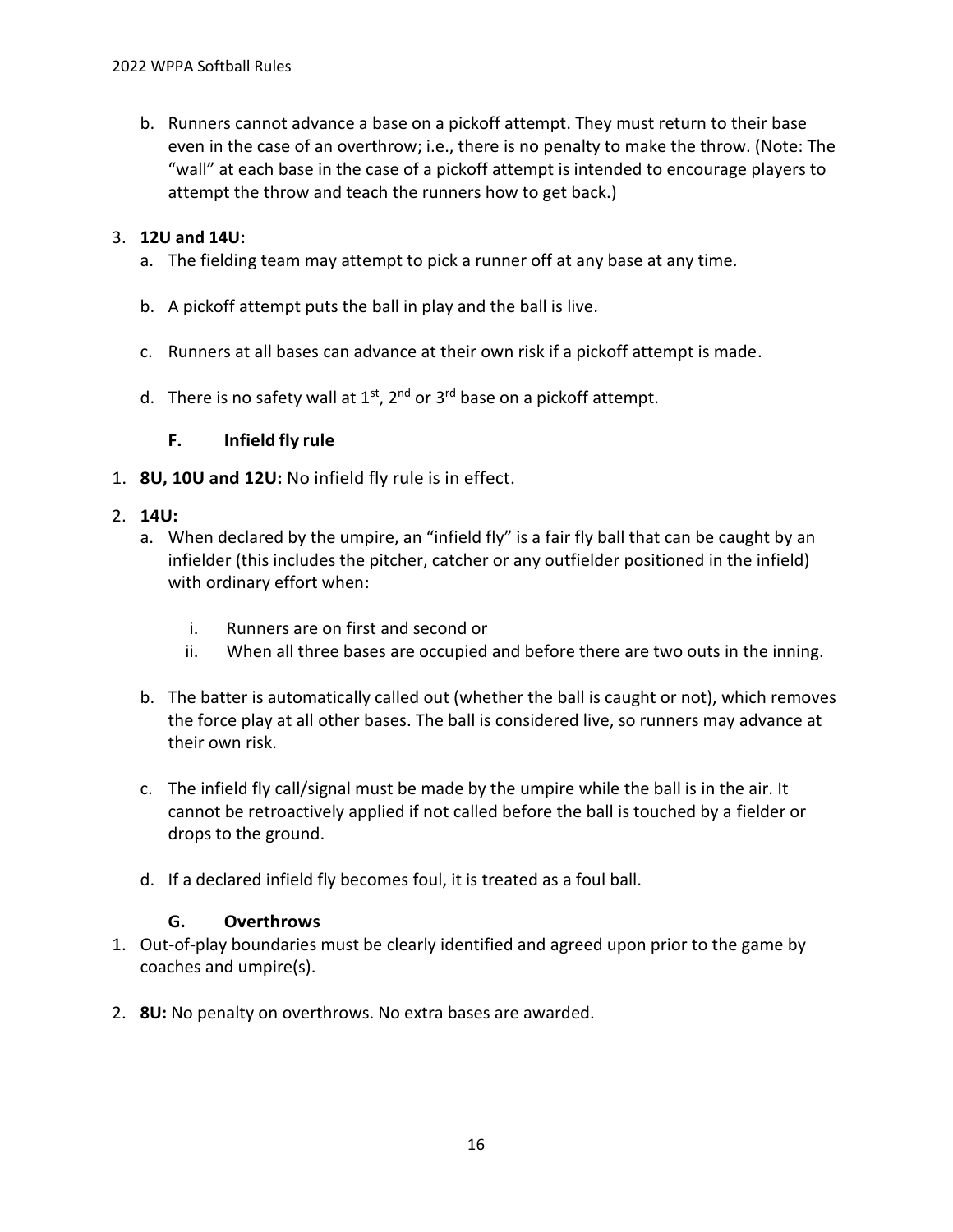- 3. **10U:** No penalty on overthrows to 1st base, even if the ball goes out of play. No extra base will be awarded, and the ball is declared dead. In the case of an overthrow to  $3^{rd}$  in which the ball goes out of play, the umpire will award one extra base—one base beyond the base to which the runner(s) were headed at the time the ball went out of play—to the runner(s).
- 4. **12U and 14U:** In the case of an overthrow to 1st or 3rd in which the ball goes out of play, the umpire will award one extra base to the runner(s)—one base beyond the base to which the runner(s) were headed at the time the ball was released by the defensive player who threw the ball.

## **H. Sliding**

- 1. **8U and 10U:** Runners are not required to slide into home or any other base and will not be automatically called out if they don't.
- 2. No head-first slides while advancing to the next base are allowed. The runner will be called out if they do it.
- 3. A player may, however, slide head-first when returning to a base previously occupied.
- 4. If the runner is approaching the base at the same time a play is being made at that base, the runner must avoid contact with the fielder (sliding is recommended but not required). If the fielder is in a legal position (meaning, appropriately allowing the runner the right of way to the base), and the runner makes contact with that fielder, the runner can be called out.

#### **I. Courtesy runner**

- 1. When there are two outs and the catcher is on base, a courtesy runner must be used for the catcher so that they may put on their equipment. (Courtesy runner must be the player who made the last out.)
- 2. Coaches are allowed to bring in a courtesy runner when a batter has been hit or otherwise injured during their at-bat.

# <span id="page-16-0"></span>**7. DEFENSIVE RULES**

# **A. 8U and 10U:**

1. Ten (10) players are allowed on the field. Two options: Option 1 - play 4 outfielders on the grass. Option 2 - Play 3 outfielders on the grass and one short center. Short center must play on or behind second base.

2. Outfielders must start the play on the grass and may not enter the dirt until the ball is put into play.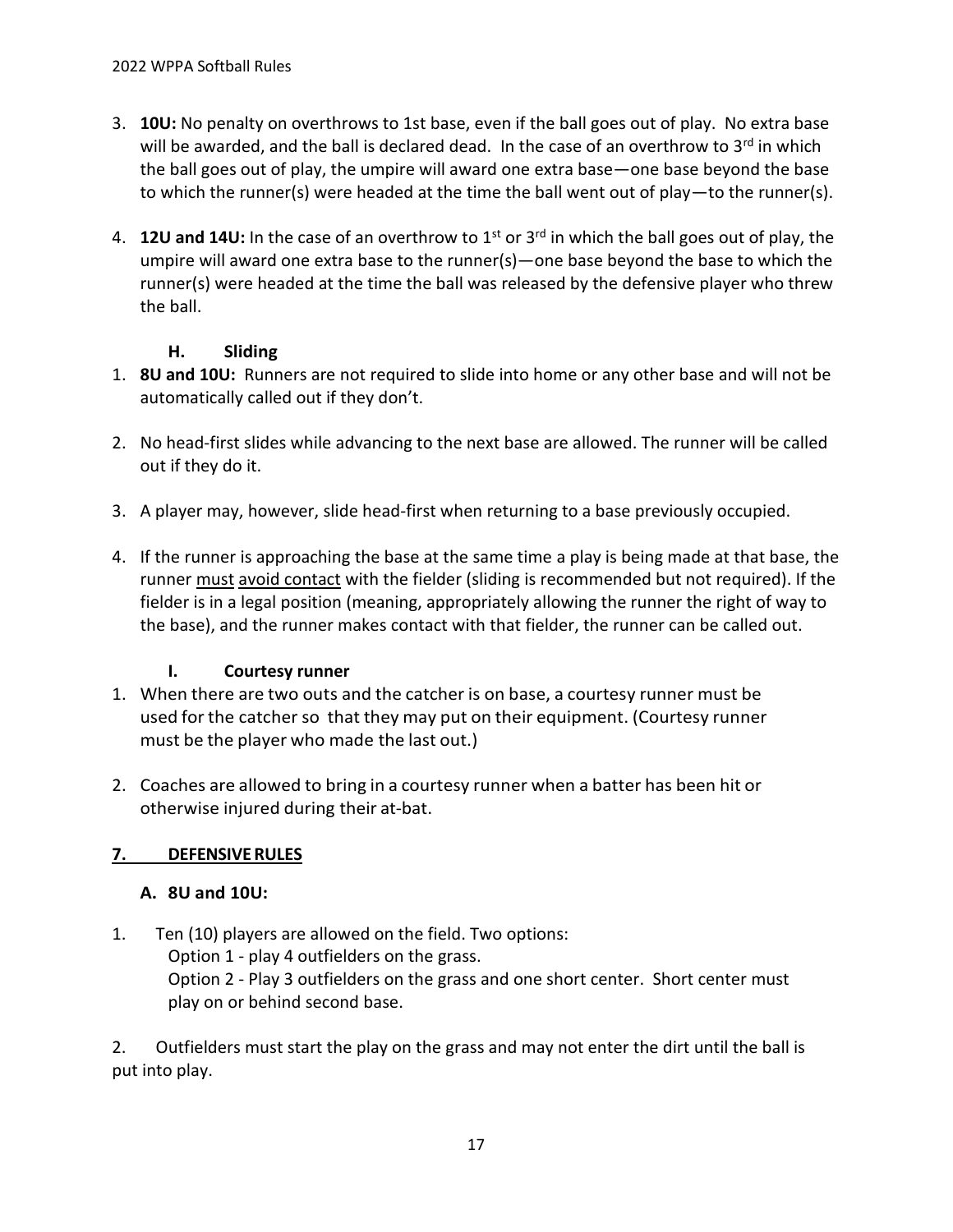3. If the game is being played on a baseball field (e.g., senior diamond at Welles) and the infield is significantly larger than on a traditional softball field, coaches and umpires should pace it out, and agree to an approximation of where the "grass" line should be.

4. Each player must play 1 of the first four innings per game in the infield and 2 total infield innings if a full 6-inning game is played. Catcher and short centerfield are considered infield positions.

- a. **8U only:** No player may play more than three (3) innings total at pitcher and/or first base positions each game.
- 5. Infielders cannot play more than two steps in front of the base path.

6. Fielders may not block the base paths—runners have the right of way to the plate/base. If players do not move/relocate, a coach can ask the umpire to call "time" and ask the defensive coach to adjust the fielder's position.

## **B. 12U and 14U:**

- 1. Nine (9) players are allowed on the field. Only 3 players are allowed in the outfield at any time; no short center may be used, and outfielders may not play an infield position (i.e., may not cover second base and receive a ball) in a force play situation.
- 2. Outfielders must start the play on the grass and may not enter the dirt until the pitcher releases the ball.
	- a. If the game is being played on a baseball field (e.g., senior diamond at Welles) and the infield is significantly larger than on a traditional softball field, coaches and umpires should pace it out—infield arc radius for ASA fields is **12U** (55') and **14U** (60') from the center of the pitcher's plate— and agree to an approximation of where the "grass" line should be.
- 3. Unless a fielder has possession of a ball and is in the process of making a play, a fielder may not block the base paths—runners have the right of way to the plate/base.
- 4. If play is being made on the runner involved in obstruction, and in the umpire's judgment that runner would have reached the base had the obstruction not occurred, a dead ball is called, the runner is allowed to advance and is also awarded the next base. No penalty awarded if no play is being made on that runner.
- 5. **12U only:** Each player must play 1 of the first four innings per game in the infield and 2 total infield innings if a full 6-inning game is played. Catcher is considered an infield position.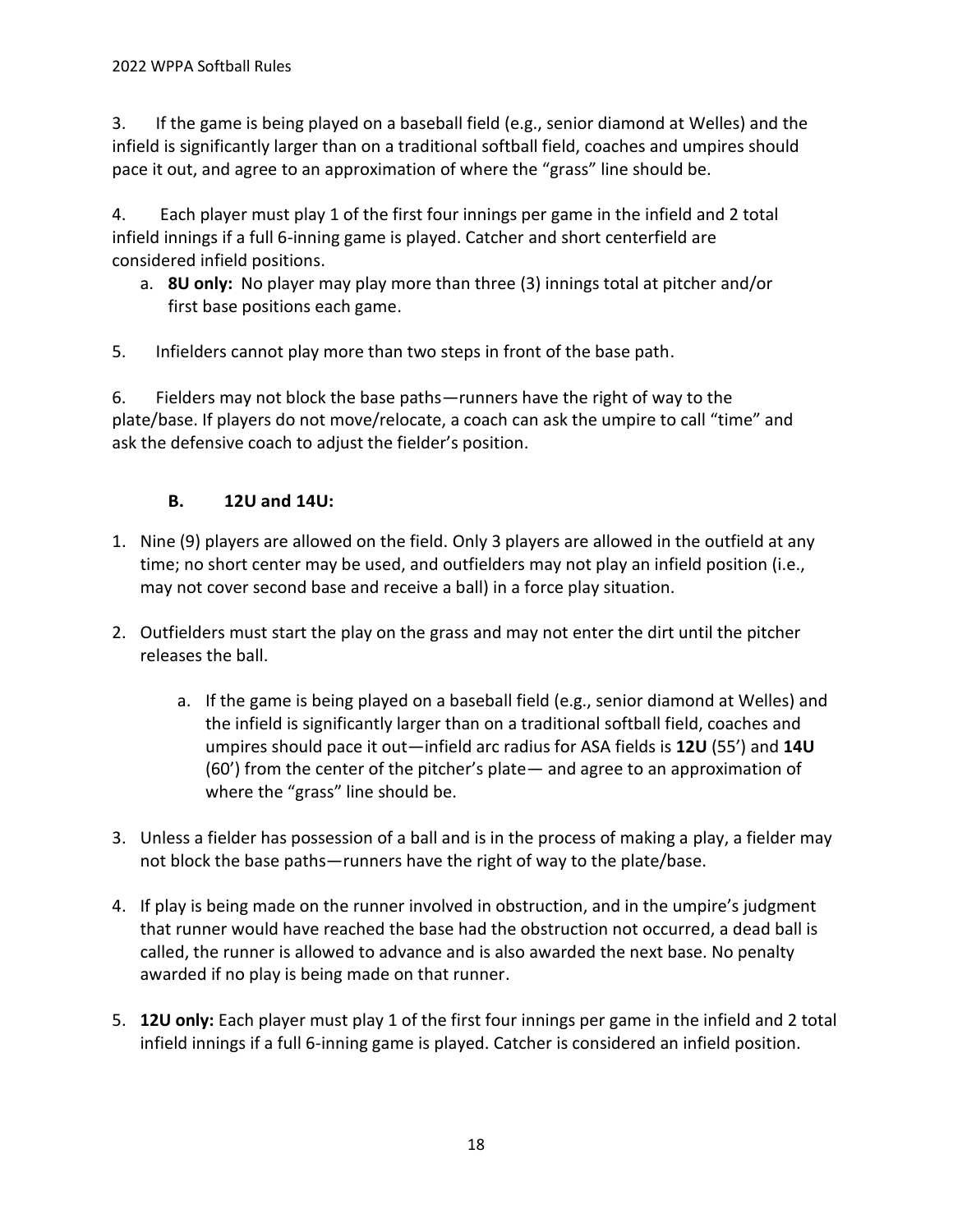#### **C. Sitting out**

Based on a 6-inning game, no player may sit out a second inning before all other players have sat out at least one.

#### **D. Pitcherputouts**

- 1. **8U:** Pitcher may not herself run to bases to make force outs. Pitcher must throw ball to *all* bases, including home. However, a pitcher may run to home to make an out if the player's natural momentum when fielding the ball is taking them towards home.
- 2. **10U:** Pitcher may not herself run to bases to make force outs, with the exception of 1st base and home when forward momentum makes that play the smartest/safest. Pitcher must throw ball to 2nd and 3rd bases for force outs.
- 3. **12U and 14U:** Pitchers may run to any base to make force outs.

#### **E. Catcher**

- 1. Catcher will assume position behind the plate for all pitches.
- 2. Coaches, opposing coaches, umpires, and other players have the right to suggest to the umpire that s/he move the catcher back to ensure their safety.

#### <span id="page-18-0"></span>**8. PITCHINGRULES**

#### **A. Coach Pitch (8U only)**

- 1. The transition from tee to coach pitch may occur at any point during an inning.
- 2. A coach-pitcher may throw up to 6 pitches per batter.
- 3. The umpire will not call strikes unless the batter swings.
- 4. A batter will strike out after a third missed swing.
- 5. If the batter does not reach base safely by the sixth pitch, the batter is out.
- 6. In the case of a foul ball on the sixth pitch or any subsequent pitch that is fouled, another pitch is thrown.
- 7. No base will be given and no runners will advance when the batter is hit by a pitch during coach pitch.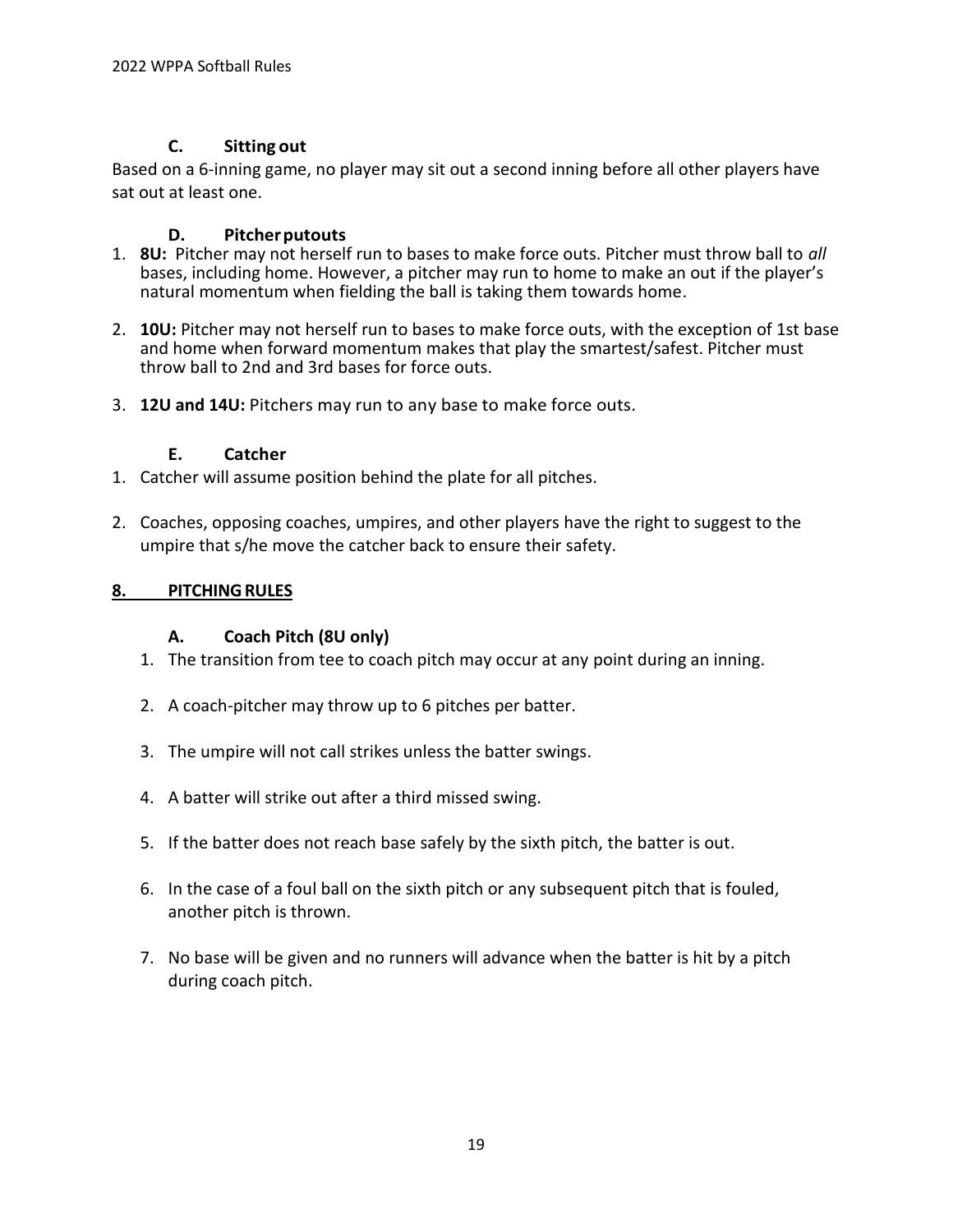## **B. Pitching rules for coach pitch (coaches) (8U only)**

- 1. The offensive team will provide a coach-pitcher who will pitch to his/their own team.
- 2. The coach-pitcher must have his/their pivot foot on the pitching plate until the ball is released.
- 3. Coach will not lob the ball and will pitch with little discernible arc.
- 4. The coach-pitcher must attempt to get into foul territory as soon as the batter makes contact with the ball. If the coach-pitcher is hit by the batted ball, the ball is dead.
- 5. The coach-pitcher may coach the batter but may not coach the other players on the team while acting as the pitcher. The coach pitcher can direct the batter on how to stand, etc, but may not tell the batter when to swing the bat.

## **C. Coach Pitch (10U Only)**

- 1. Coach Pitch is in place for one full run through the batting order.
- 2. A coach-pitcher may throw up to 6 pitches per batter.
- 3. The umpire will not call strikes unless the batter swings.
- 4. A batter will strike out after a third missed swing.
- 5. If the batter does not reach base safely by the sixth pitch, the batter is out.
- 6. In the case of a foul ball on the sixth pitch or any subsequent pitch that is fouled, another pitch is thrown.
- 7. "Modified Kid Pitch" is in place for the remainder of the game.
- 8. No base will be given and no runners will advance when the batter is hit by a pitch during coach pitch.

# **D. Modified Kid Pitch (10U)**

1. Modified kid pitch will begin after one complete run through the batting order. Modified Kid pitch will be in place for the remainder of the game.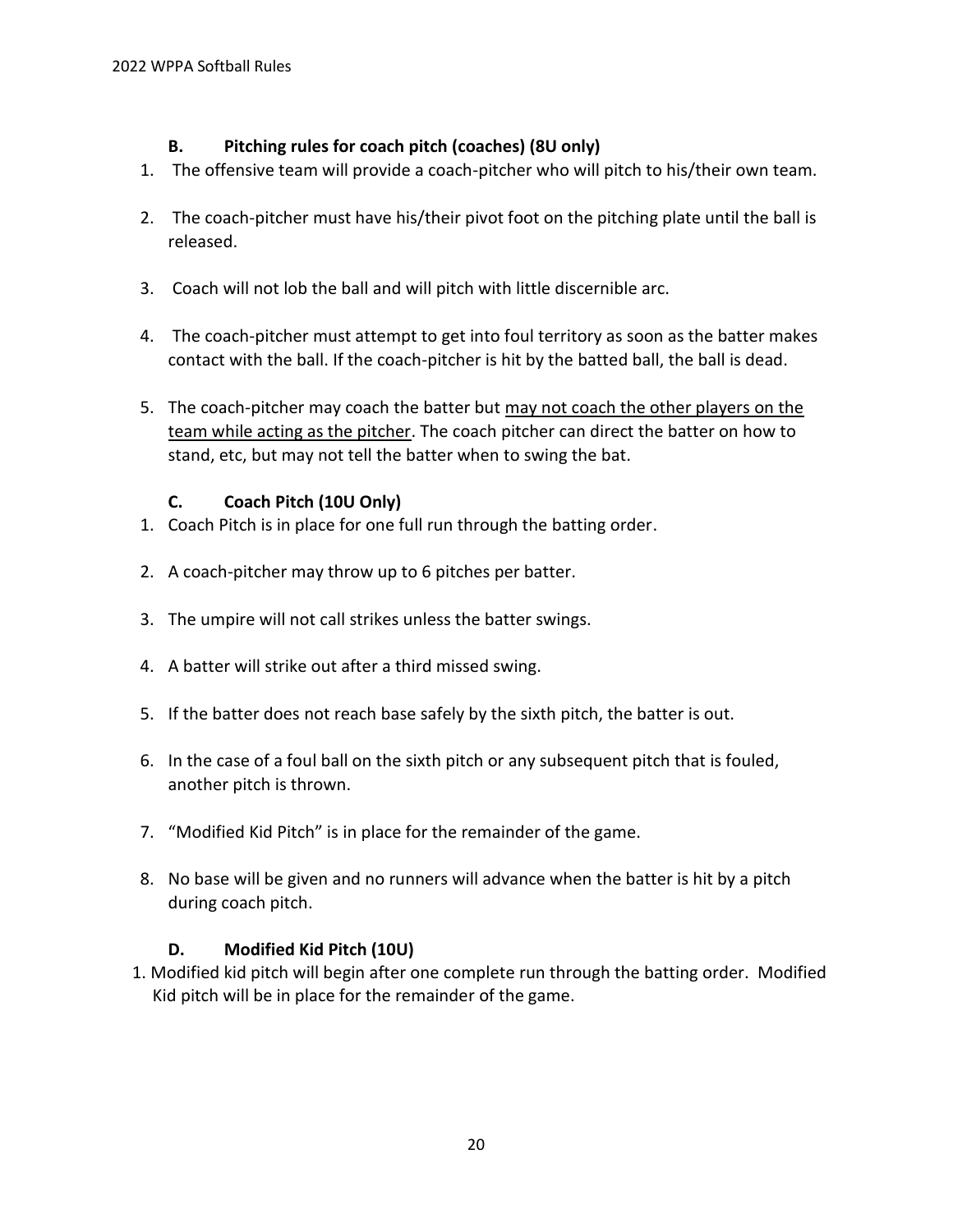- 2. During Modified Kid Pitch, the umpire will call balls and strikes while a player is pitching until the ball is put in play, there is a strikeout, or there are 4 balls. After 4 balls, the coach finishes the at-bat. Strikes accumulate throughout the entire at- bat (i.e., coach pitch can start with 0, 1 or 2 strikes).
- 3. **The Coach Pitcher assumes the pitch count and the umpire will call** swinging strikes and called strikes.
- 4. Coach pitchers will have a four-pitch limit; that is, if the batter has not struck out or otherwise made contact with the ball after four coach pitches, the batter will be called out. **Exception: if the batter hits a foul ball on the fourth pitch or any subsequent pitch that is fouled; then they receive another pitch.**
- 5. If a pitcher hits three batters, they may not pitch for the remainder of the game. The coaches and/or scorekeepers should keep track of this to assist the umpire in making this decision.

# **6. There are no walks during modified kid pitch**

- **E. Pitching rules for coach pitch and modified kid pitch (coaches) (10U)**
- 1. The offensive team will provide a coach-pitcher who will pitch to his/their own team.
- 2. The coach-pitcher must have his/their pivot foot on the pitching plate until the ball is released.
- 3. Coach will not lob the ball and will pitch with little discernible arc. If the coach lobs the ball, the umpire will issue a warning and that warning will result in a dead ball declared. If the coach continues, the umpire will call lob pitches as strikes. If the batter hits a lob pitch after a warning, the ball will be declared dead and the batter will be called out.
- 4. The coach-pitcher must attempt to get into foul territory as soon as the batter makes contact with the ball. If the coach- pitcher is hit by the batted ball, the ball is dead.
- 5. The coach-pitcher may not coach any players (batters or defenders) or bases while acting as the pitcher.

# **F. Modified Kid Pitch (12U)**

1. Modified kid pitch will be in place for the first two innings of each game. Kid pitch will be in place for the remainder of the game. Mid-season (after 6 games) coaches and commissioner will evaluate eliminating the 2-inning modified kid pitch accommodation.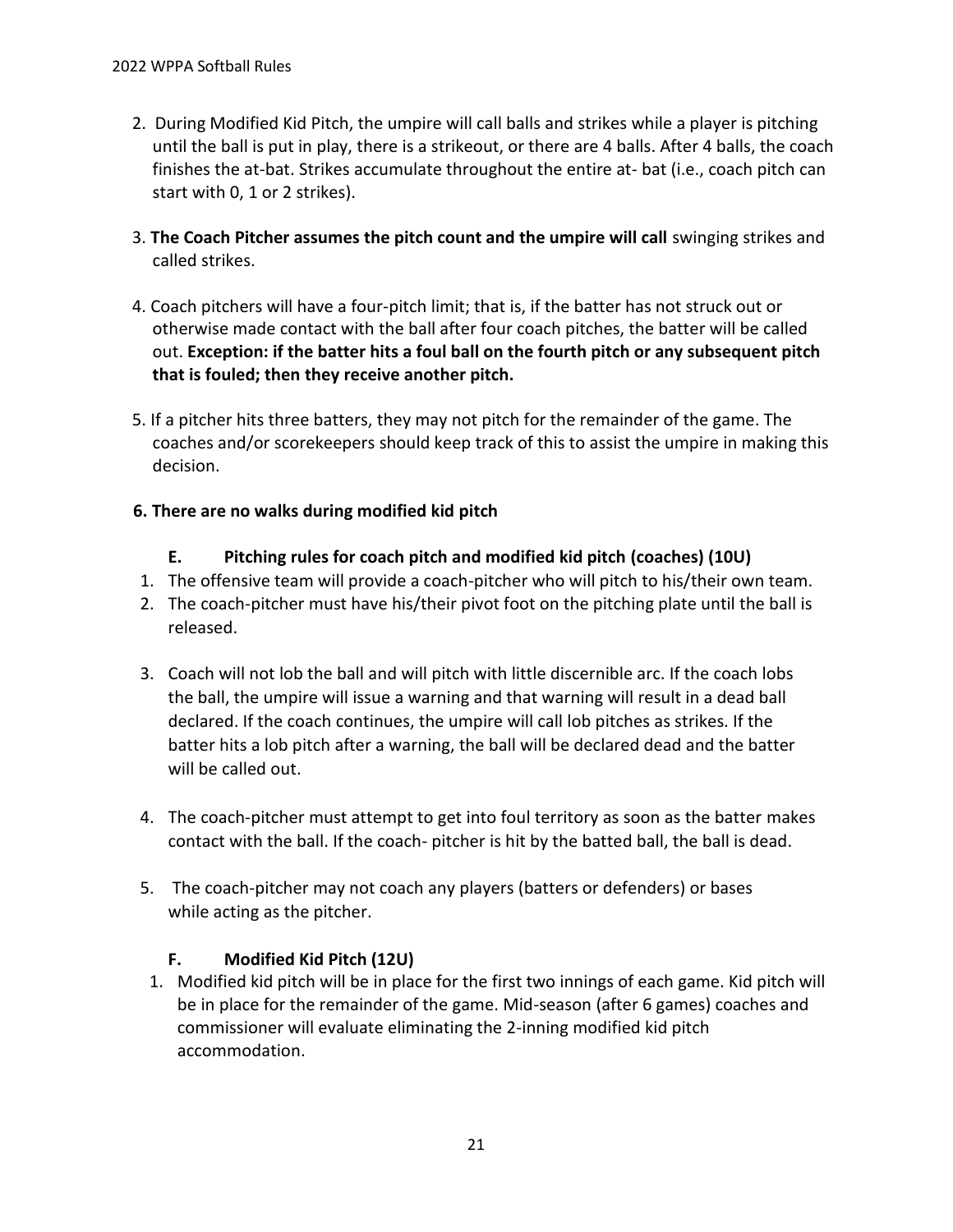- 2. During modified kid pitch, all plate appearances start with kid pitch. The umpire will call balls and strikes while a player is pitching until the ball is put in play, there is a strikeout, or the batter reaches four balls. If ball four is pitched by the kid pitcher, no base on balls will be awarded the batter. Instead, the hitting team's coach pitcher will come in to finish the at-bat.
- 3. The coach pitcher assumes the pitch count and the umpire will call strikes (including non-swinging strikes). Coach pitchers will have a four-pitch limit; that is, if the batter has not struck out or hit the ball after four coach pitches, the batter will be called out. **Exception: if the batter hits a foul ball on the fourth pitch or any subsequent pitch that is fouled; then they receive another pitch**.
- 4. While the coach pitches, the kid pitcher must have both feet inside the pitching circle.
- 5. There are no walks during modified kid pitch.

#### **G. Kid Pitching (12U only)**

- 1. After two innings of modified kid pitch, kid pitch will begin. Umpires will call balls and strikes during kid pitch, and **bases on balls (walks) will be awarded when four balls are called on a batter**.
- 2. Players will pitch—without the coach stepping in—for the remainder of the game (unless a team walks 3 batters in one inning).
- 3. A team may only walk 3 batters per inning. After the third walk in one inning, any subsequent ball four thrown will result in modified kid pitch rules being re-applied. The coach pitcher will then re-enter the game to pitch to batters after any subsequent ball four. To clarify, the three-walk maximum applies to the entire inning, not to each pitcher.
- 4. Kid pitch will restart the following inning.

#### **5. 12U Pitching rulesfor coach pitch & modified kid pitch (coaches)**

- a. The offensive team will provide a coach-pitcher who will pitch to their own team.
- b. The coach-pitcher must have their pivot foot on the pitching plate until the ball is released.
- c. The coach-pitcher is not to interfere with the play of the ball during a game. They must attempt to get into foul territory as soon as the batter hits the ball. If the batted ball strikes the coach-pitcher, the ball is considered dead and the pitch does not count (re-do). If the coach pitcher is ruled by the umpire to have intentionally interfered with a play, the batter will be called out.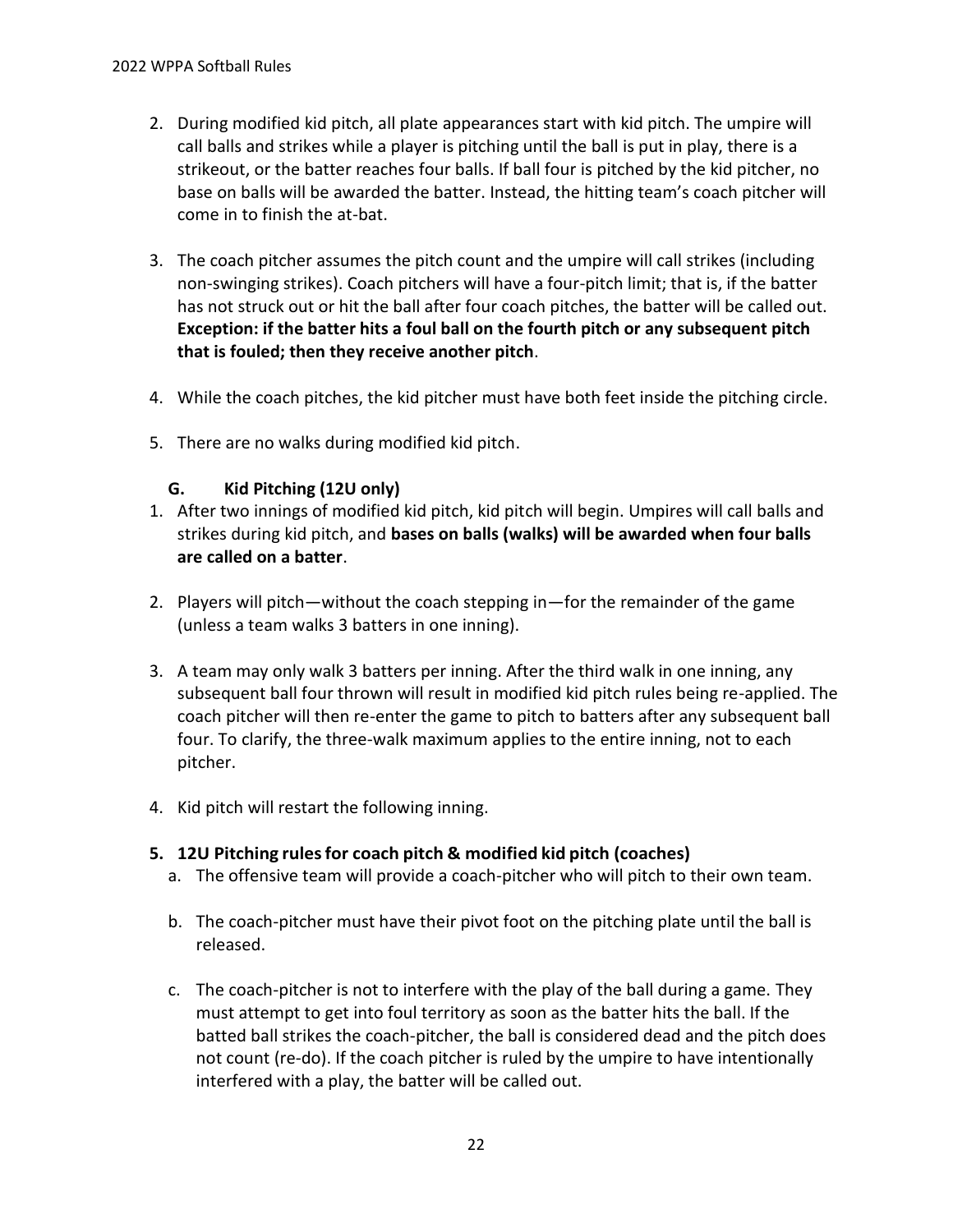- d. The exchange of the ball from the coach pitcher to the catcher is a dead ball exchange unless the batter hits the ball. The return exchange of the ball from the catcher to the coach pitcher is also a dead ball exchange. The exchange of a ball from the player in the defensive pitching position to the coach pitcher is a dead ball exchange.
- e. The coach-pitcher may not coach any players (batters or defenders) or base runners while acting as the pitcher.

# **H. Kid Pitching (14U only)**

There are no modifications for pitching at the 14U level. This means: No limits on walks and no coach pitching.

#### **I. Player pitcher position & motion (10U, 12U and 14U modified or regular kid pitch)**

- 1. For a pitch to be considered legal without penalty:
	- a. Pitchers must begin with their pivot foot in contact with the pitcher's plate and the non-pivot foot in contact with or behind the pitcher's plate. A pitcher's pivot foot must remain in contact with the ground throughout the delivery until the ball is released. A pitcher may take one step back with their non-pivot foot.
	- b. Pitchers may not step forward with their pivot foot or push off from a point in front of the pitcher's plate—no leaping/crow hopping is allowed.
	- c. Once the ball is released, there is no restriction on the pitcher's motion or pivot foot.
	- d. Pitchers may not throw lob pitches. Pitches must be thrown with no discernible arc.
	- e. A pitcher's windup must be a continuous motion without interruption, stop or reversal of the forward motion.
	- f. The ball must be delivered underhand, below the hip. No side-arm pitches.
- 2. If the umpire deems a pitch illegal, the pitcher will receive a warning, and the pitch will be called a ball, whether the batter swings at the ball or not. On the second offense, the umpire will award a ball to the batter and all runners on base will advance one base without penalty. If the illegal pitch is hit and all runners reach their base safely, no penalty is declared.
- 3. A slingshot/non-windmill pitching motion is legal. However, coaches are reminded that this is a developmental/instructional league. Windmill pitching is expected at the advanced levels and allowing/encouraging a slingshot will not prepare your players for competitive softball.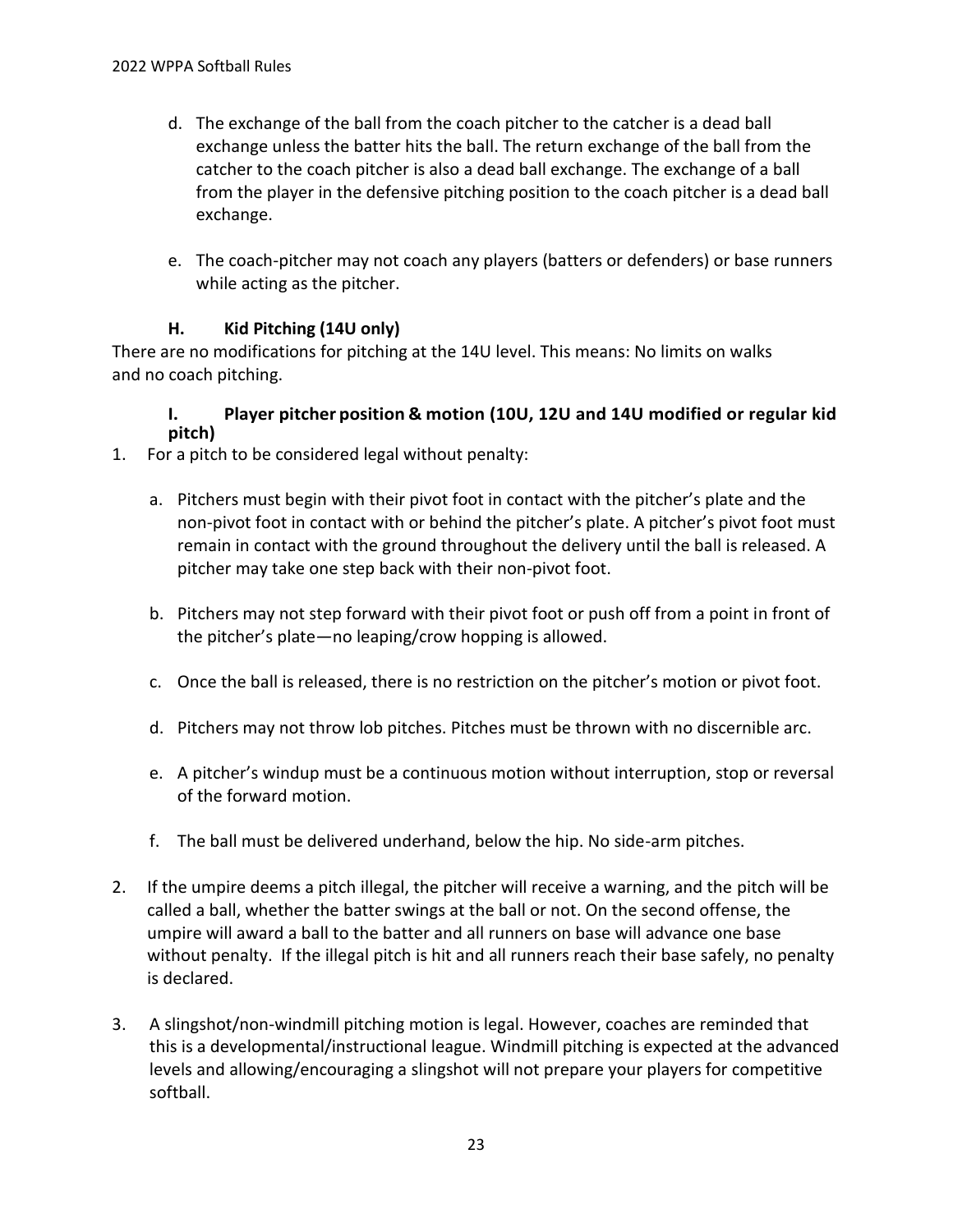## **J. Intentional Walks**

There will be no intentional walks, neither automatic nor with the delivery of four intentionally wide (or rolled, etc.) pitches. The pitcher must attempt to pitch to all batters. If the umpire feels this rule is being violated, they will warn the head coach of the defensive team—any further violation can result in the head coach being ejected.

# • **K. Modified and regular kid pitch & inning limits (10U, 12U and 14U)**

- 1. A player may only pitch:
	- **10U**: 2 innings max per game during regular season. 3 innings max during the playoffs.
	- **12U:** 3 innings max per game during regular season and playoffs.
	- **14U:** 4 innings max per game during regular season and playoffs.
- 2. There is no weekly inning limit and no "rolling" week during playoffs. Number of pitches are not tracked in WPPA softball.
- 3. A pitcher may be withdrawn from the game and re-entered **once**.
- 4. If a pitcher throws one pitch it is deemed an "inning."
- 5. A pitcher who hits 3 batters in a game must be removed and is not permitted to pitch for the remainder of the game.

#### <span id="page-23-0"></span>**9. STANDINGS TIE BREAKERS**

Tie-breakers for team placement for the playoffs:

- Head-to-head competition will be compared.
- Record versus common opponents will be compared.
- Runs against will be compared (lower runs against breaks the tie).
- If all of these criteria result in a tie, a coin toss will determine who plays where in the playoffs.

#### <span id="page-23-1"></span>**10. UMPIRING**

- 1. Umpires are selected, trained, scheduled and compensated by the WPPA. Eligibility is determined by the WPPA Board of Directors and managed by the Umpire Coordinator, who is a duly elected officer of the board. No umpire outside of the WPPA organization is authorized to participate in the program unless authorized by the board.
- **2. Umpires should only communicate with the head coach. Assistant and helping coaches should direct all questions through the head coach.**
- 3. Umpires needing to clarify rules should speak with both head coaches only.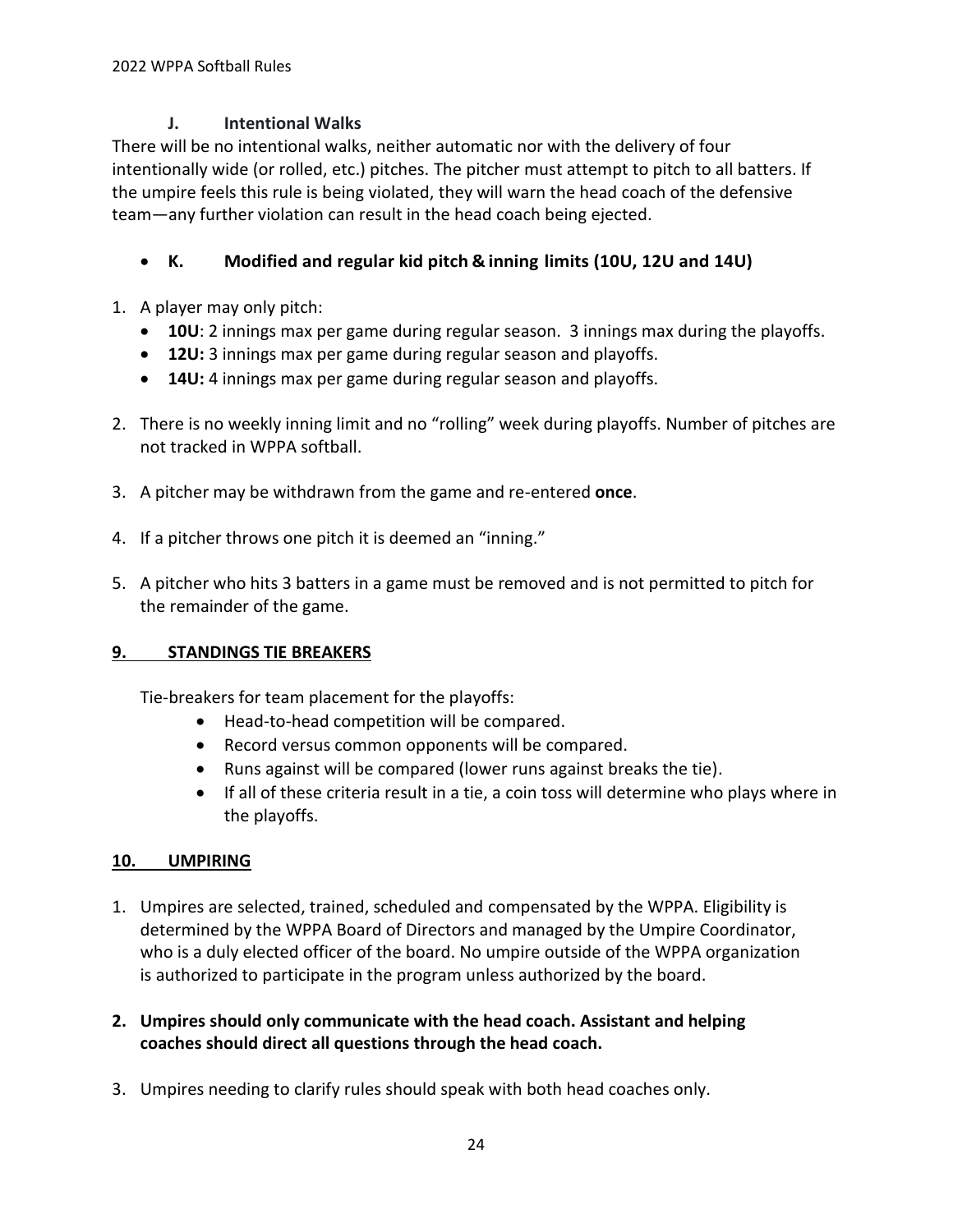4. Umpires will be provided for the games whenever possible. In the event an umpire is not provided or doesn't show up, each team will provide a coach volunteer to umpire. They may umpire in tandem throughout the game (plate/field) or umpire alone for half the game each.

#### <span id="page-24-0"></span>**11. COACH/HELPING COACHES/PLAYER POSITIONING & CONDUCT**

## **A. Coach positioning**

- 1. Offensive coaches may position one coach (or parent volunteer if necessary) at first base and one at third to assist runners. Coaches are responsible for communicating those guidelines to helping coaches and enforcing them as well.
- 2. No more than 3 coaches may coach a team each game. Coach pitcher in 12U must also coach either 1<sup>st</sup> or 3<sup>rd</sup> base or be the bench coach. Additional coaches are not allowed.
- 3. No coaches may coach from the outfield or infield.
	- a. **8U only:** Two (2) coaches may be in the field for the first three (3) innings of each game. After the third inning, coaches may not coach from the outfield or infield.
- 4. Defensive coaches must remain on, near or behind their players' bench and may not interfere with offensive coaches who are coaching base runners.
- 5. Coaches not coaching a base, supervising a warming-up batter or pitcher must remain in the dugout/bench area while the game is being played.

#### **B. Bench rules**

- 1. Only team members and their respective identified coaches are allowed on the team bench or in the team's dugout area while a game is being conducted.
- 2. All players are to remain on the bench except for the player at bat, the "on deck" player, the "player in the hole" and a pitcher and/or catcher warming up.
- 3. **8U and 10U:** Players are encouraged to cheer for their teammates in a positive manner. Cheering against or disparaging the other team will not be tolerated.

# **C. Coach conduct**

1. A coach or player ejected for any reason will sit out the next game. If the same coach or player is ejected from a second game, in the same or any other WPPA league, within the same season, they will be suspended indefinitely and will be required to appear before a disciplinary committee made up of board members before reinstatement.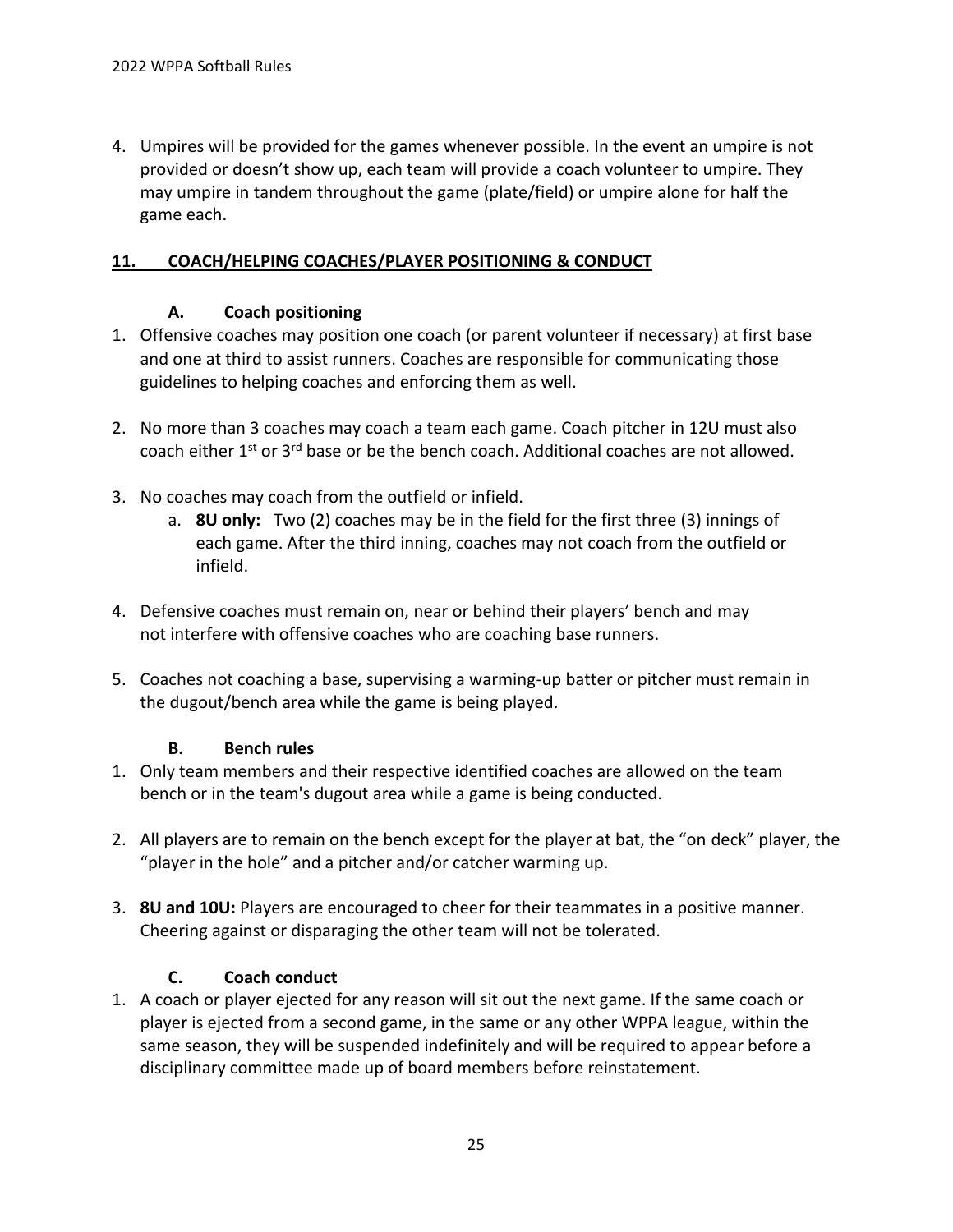- 2. A coach shall not use, or be under the influence of drugs or alcohol at any game or practice. Violation will mean immediate and permanent dismissal from coaching in WPPA.
- **3. Only head coaches may talk to the umpires.**
- 4. **Any head coach who has a complaint about how an umpire conducts him or herself in games is to submit that complaint in writing to the board by emailing the division commissioner**. No one should address the umpire directly with complaints.

#### <span id="page-25-0"></span>**12. PARENT/SPECTATOR CONDUCT**

- A. Coaches for both teams are responsible for ensuring that parents and spectators follow these guidelines.
- B. Parents/spectators may not stay on or behind the player bench unless they are actively volunteering as head/assistant coach, base coach or scorekeeper. Spectators are not allowed on a team bench for any reason.
- C. Parents/spectators may not intentionally stand behind the backstop (at home plate) to coach their player or make comments for or against either team or to the umpire. (Taking photos or videos is an exception to this.)
- D. Parents/spectators may not cheer *inappropriately* for or against either team to the point of antagonizing or distracting pitchers, batters or other players. Parents/fans who violate this rule will be asked by the coach to remove themselves from the earshot of both teams.
- E. For the safety of players, non-players, parents, et al, non-players may not warm up or otherwise be in fair territory (including the outfield), even if believed to be far enough away from the field as to not interfere. Parents and coaches should make sure siblings of players and other non-players remain safely in foul territory throughout the course of the game.
- F. At the end of a game, coaches and parents/spectators must quickly clean up and empty out each dugout area before the next team enters the dugout area. They are also responsible for cleaning up any litter left in the viewing stand area from the spectators watching the game.
- G. Parents who don't comply with this conduct may result in future ban from attending Welles Park games.
- H. **Any parent/spectator who has a complaint about how an umpire conducts him or herself in games is to submit that complaint in writing to the board via the division commissioner.** No one should address the umpire directly.